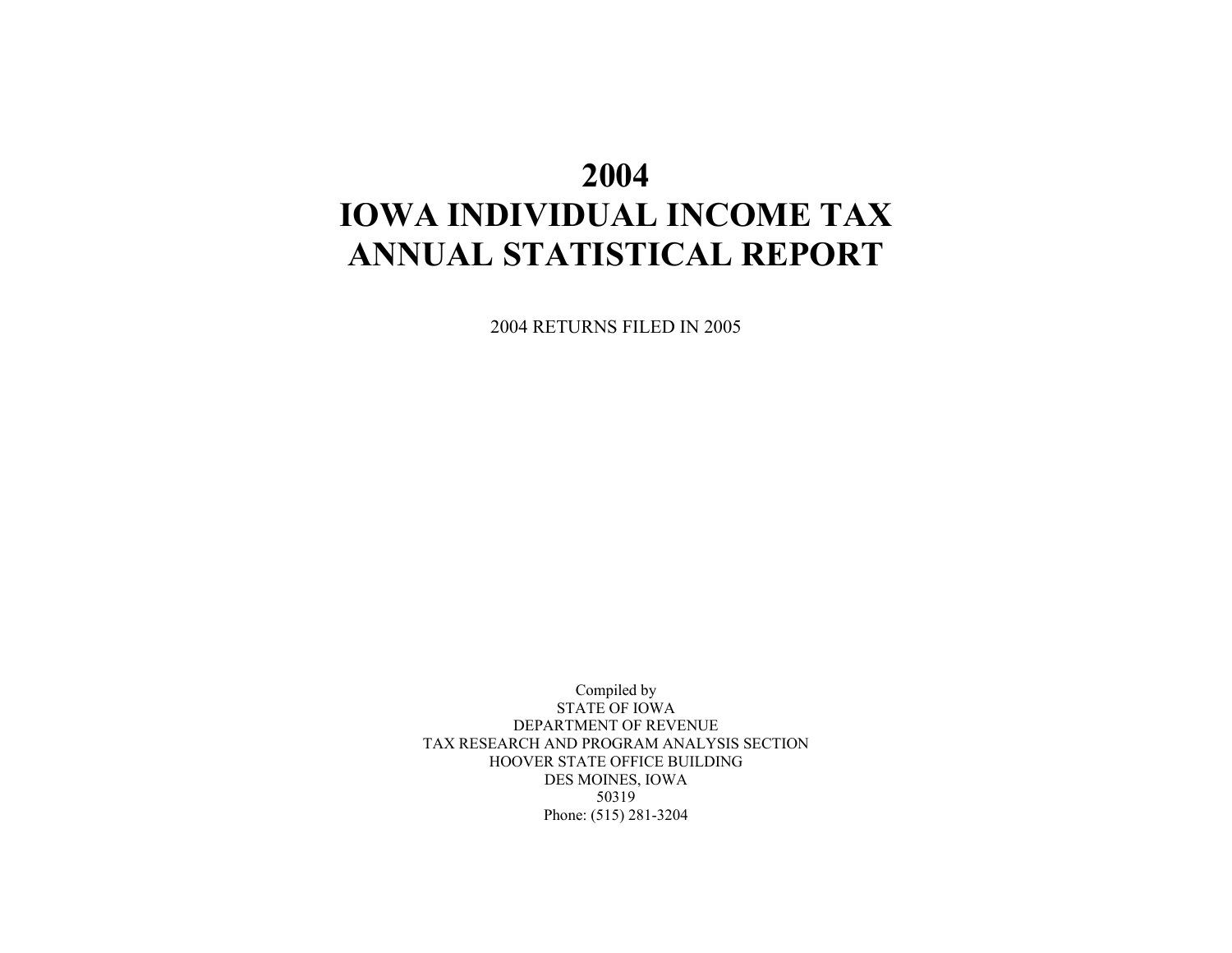## **TABLE OF CONTENTS**

| <b>DESCRIPTION</b> | <b>PAGE</b><br><b>NUMBER</b> |
|--------------------|------------------------------|
|                    |                              |
|                    |                              |
|                    |                              |
|                    | h                            |
|                    | 10                           |
|                    | 11                           |

## **STATISTICAL APPENDIX**

| 12 |
|----|
| 13 |
| 14 |
| 15 |
| 16 |
| 17 |
| 18 |
| 19 |
| 20 |
| 21 |
| 24 |
| 25 |
| 26 |
|    |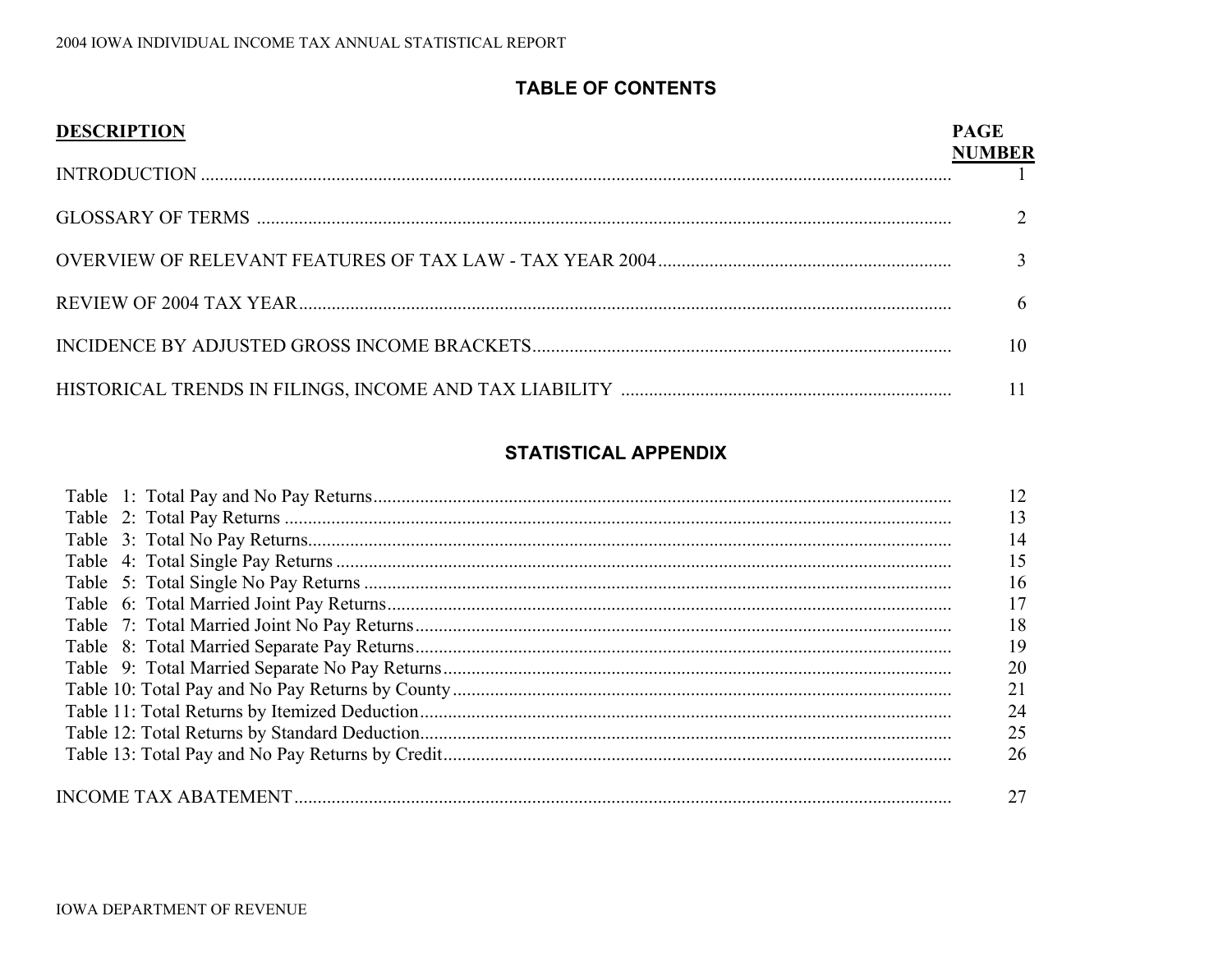## **INTRODUCTION**

For tax year 2004, a total of \$2.1 billion in Iowa tax liability was reported by 1.8 million taxpayers on returns filed during 2005. The reported tax was based on \$72.9 billion in Iowa adjusted gross income and \$55.2 billion in net taxable income. This report provides a summary of data obtained from 2004 tax returns as well as a review of the relevant features of the Iowa tax law.

The report is organized in three major sections:

- An overview of Iowa income tax laws applicable to 2004 income.
- A statistical summary of information reported on 2004 returns including analysis of filing patterns.
- An appendix of statistical tables.

**The data in this report reflects 2004 reporting practices. Due to significant tax law changes that took effect for the 1998 tax year comparison to years prior to 1998 must be completed with extreme caution. The most notable change was the ten percent reduction in Iowa's tax rates. Other changes included increases in the personal credit and maximum pension exclusion amounts, and expansion of the capital gains deduction and tuition textbook credit.** 

Notice: The Iowa Individual Income Tax Annual Statistical Report is only available in electronic format.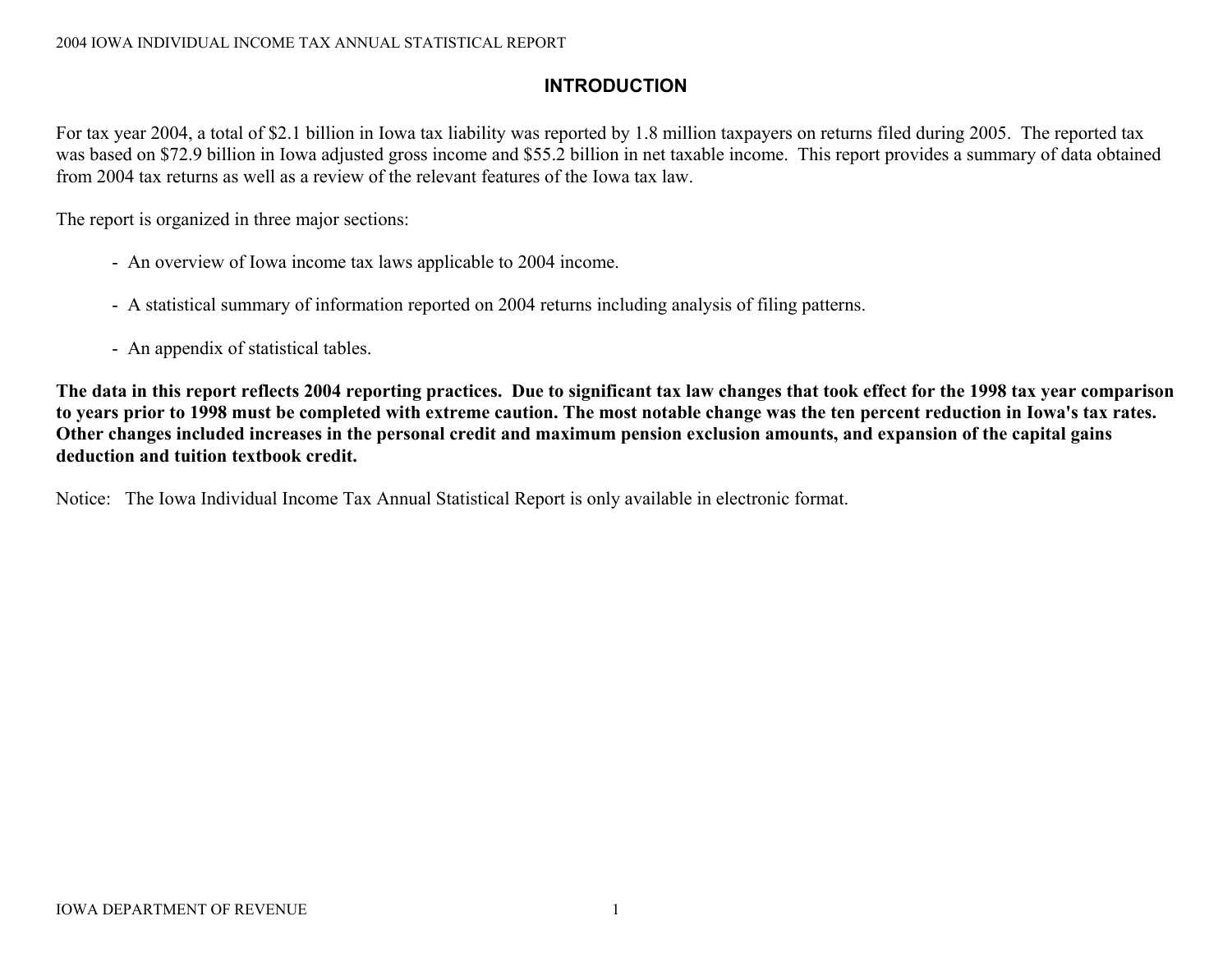## **GLOSSARY OF TERMS**

Pay Returns — returns with tax greater than zero

No Pay Returns — returns with a tax liability equal to zero.

Filing Status:

Single — Includes filing status 1 (single) , 5 (unmarried head of household), and 6 (surviving spouse).

Married Joint — filing status 2 (one return filed by the married couple) — Counted as one return.

Married Separate — filing status 3 (married couple filing separately on a combined return) — Counted as two returns.

 Or **Or** 

filing status 4 (married couple filing on separate returns) — Counted as separate returns.

Adjusted Gross Income — from line 26 Iowa 1040 or line 4 IA 1040A.

Net Taxable Income — from line 42 IA 1040 or line 8 IA 1040A.

Tax Paid — from line 55 IA 1040 (less any refundable credits other than withholding or estimates) or line 13 IA 1040A.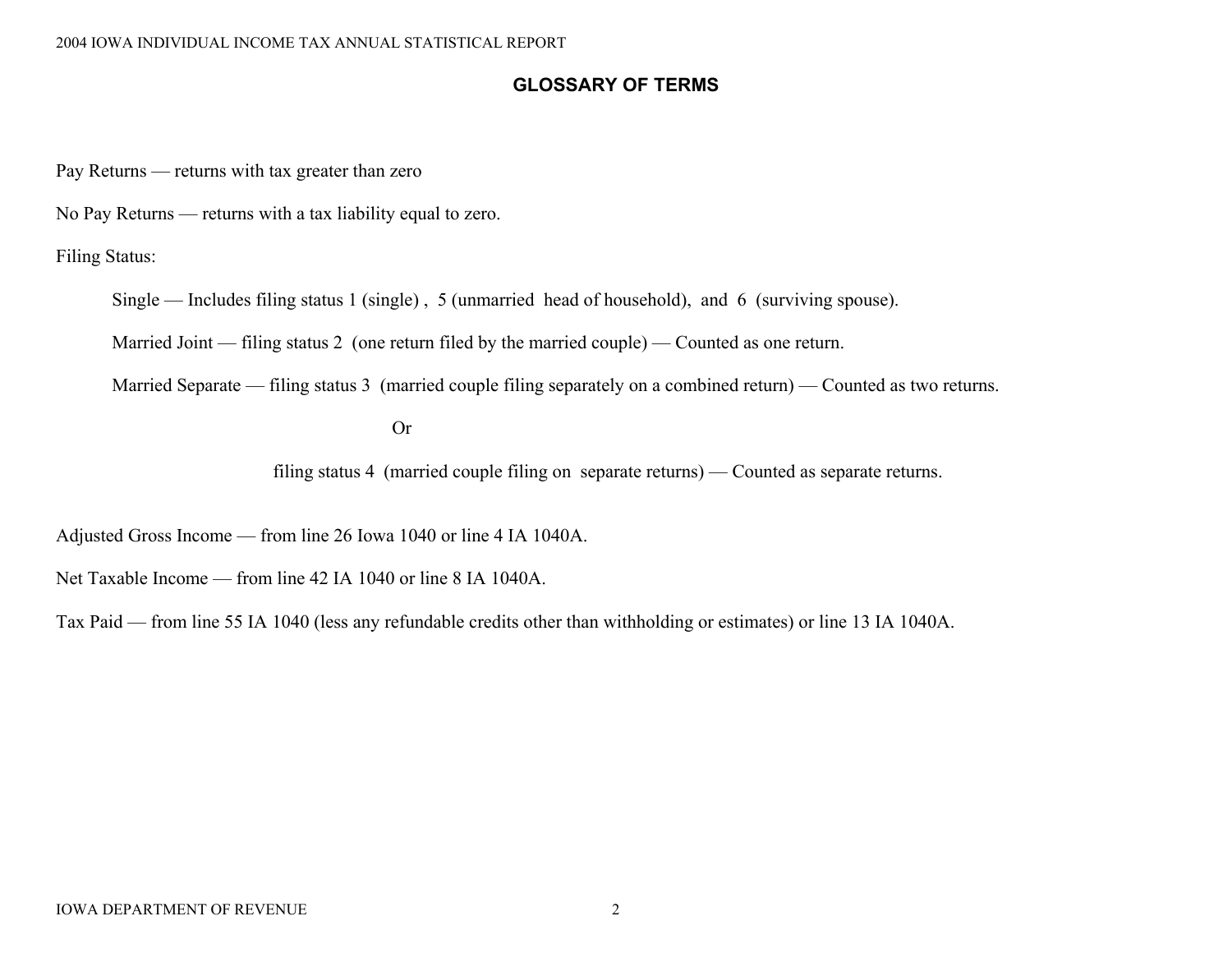## **OVERVIEW OF RELEVANT FEATURES OF TAX LAW - TAX YEAR 2004**

The key features of the 2004 Iowa individual income tax structure are similar to many of those imposed by the federal government and other states with progressive tax rate schedules. This section of the report highlights fundamental features of the Iowa tax structure as well as related tax features such as additional taxes, credits and check-off programs. Chart 1 beginning on page 7 provides additional information regarding the utilization of these provisions.

Several important Iowa tax law changes applicable to tax year 2004 include**:** 

- The income tax brackets in the rate schedule were indexed upward by a factor of 1.5 percent. The indexation adjustment is made each year to prevent taxpayers from incurring increased tax liabilities due to inflation.
- The standard deduction for single filers and married couples filing separately is \$1,580 up from \$1,550 in tax year 2003. For all other filing statuses the standard deduction was \$3,880, which was up from \$3,830 the prior year.
- As a result of coupling with federal legislation, the following changes apply for Iowa tax purposes:
	- $\blacksquare$ A deduction is allowed for contributions to health savings accounts.
	- Members of the National Guard and armed forces military reserve can deduct unreimbursed travel expenses to the same extent as for federal purposes for 2003 and subsequent years. Previously, the Iowa deduction was limited to \$1,500.
	- Taxpayers may claim an itemized deduction for contributions made in January 2005 for relief of victims of the Indian Ocean tsunami on the 2004 Iowa return if contributions were made on the 2004 federal return.
	- For 2004 federal tax purposes, individuals have the option of claiming an itemized deduction for state sales and use taxes or state individual income taxes. Iowans may choose the sales and use tax option on their state returns only if they itemized on their federal return and chose the sales and use tax option on their federal return.
- Iowa coupled with federal legislation to allow the additional 50% first-year depreciation allowance (bonus depreciation) for assets placed in service between May 5, 2003 and January 1, 2005. However, Iowa did not couple with 2002 federal legislation to allow the 30% bonus depreciation allowance for assets placed in service between September 10, 2001 and May 6, 2003.
- Iowa also coupled with the federal increase in the Section 179 expensing allowance from \$25,000 to \$100,000 for tax years beginning on or after January 1, 2003.
- A Volunteer Fire Fighters check off program was established in which taxpayers could contribute \$1 or more of their own monies to the Volunteer Fire Fighters Preparedness Fund. Contributions to the fund were used to train Iowa's fire fighters. Although such contributions were administered through the Iowa income tax system, these donations did not affect taxpayers' liabilities.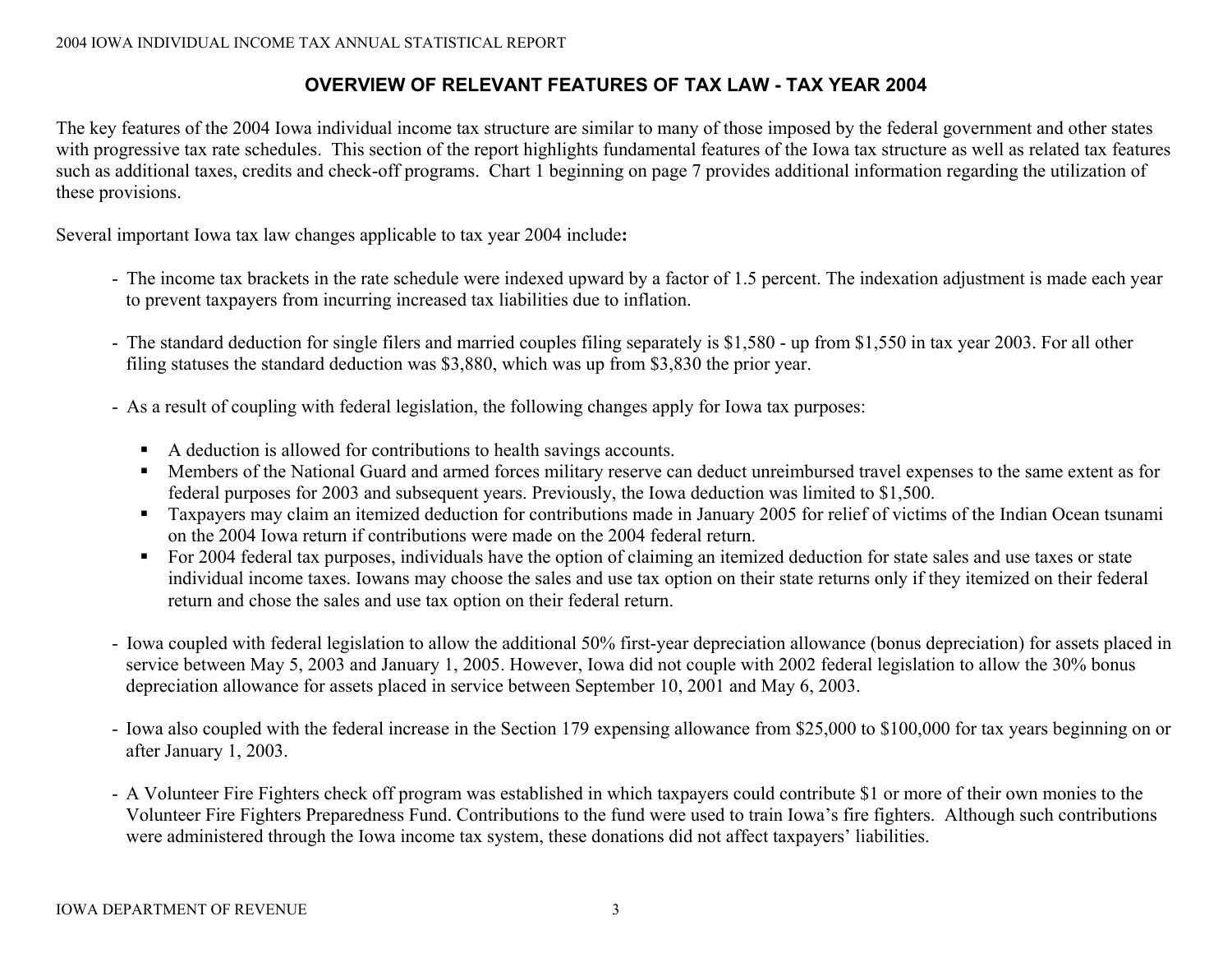#### 2004 IOWA INDIVIDUAL INCOME TAX ANNUAL STATISTICAL REPORT

## Filing Requirements

For 2004, single taxpayers who were Iowa residents with Iowa net income of \$9,000 or more were required to file an Iowa return. Iowa residents other than single filers who had Iowa net income of at least \$13,500, or those who could be claimed as a dependent on another person's return and had Iowa net income from all sources of \$5,000 or more, were required to file an Iowa return.

Nonresidents with \$1,000 or more in net income from Iowa sources or those who were subject to the Iowa tax on lump sum distributions or to the Iowa minimum tax were also required to file an Iowa return.

## Net Income Definition

Iowa net income is defined as federal adjusted gross income with certain modifications. These modifications include the subtraction of interest and dividends from federal securities and the addition of interest and dividends from certain state, municipal and foreign securities. Generally, the sources and amounts of income that were reported on the 2004 federal return were also required to be reported on the 2004 Iowa return with a few exceptions. Included in these exceptions were the allowance of an exclusion from income of certain railroad retirement benefits and a difference in the computation of social security income to be included for state tax purposes.

As is true in determining federal adjusted gross income, Iowa allowed certain adjustments to gross income in computing Iowa net income. These adjustments were generally the same as those allowed for federal purposes. Exceptions included Iowa adjustments for a partial pension/retirement income exclusion and a deduction for certain types of capital gains transactions.

## Net Taxable Income

To determine net taxable income, the following deductions from net income were allowed for 2004:

- 1. The net amount of federal income taxes paid during the year less federal income tax refunds received during the year.
- 2. The larger of the following amounts:
	- a. A standard deduction of \$1,580 for single filers and for each married individual filing separately. A standard deduction of \$3,880 for taxpayers who were married and filed a joint return or those who filed as an unmarried head of household or qualifying widow (er) with dependent child.
	- b. An itemized deduction equal to the amount determined for federal income tax purposes less any amounts deducted for Iowa income tax payments. In addition, other deductible expenses such as adoption expenses or expenses incurred for in-home care of a disabled relative were allowed as an Iowa itemized deduction.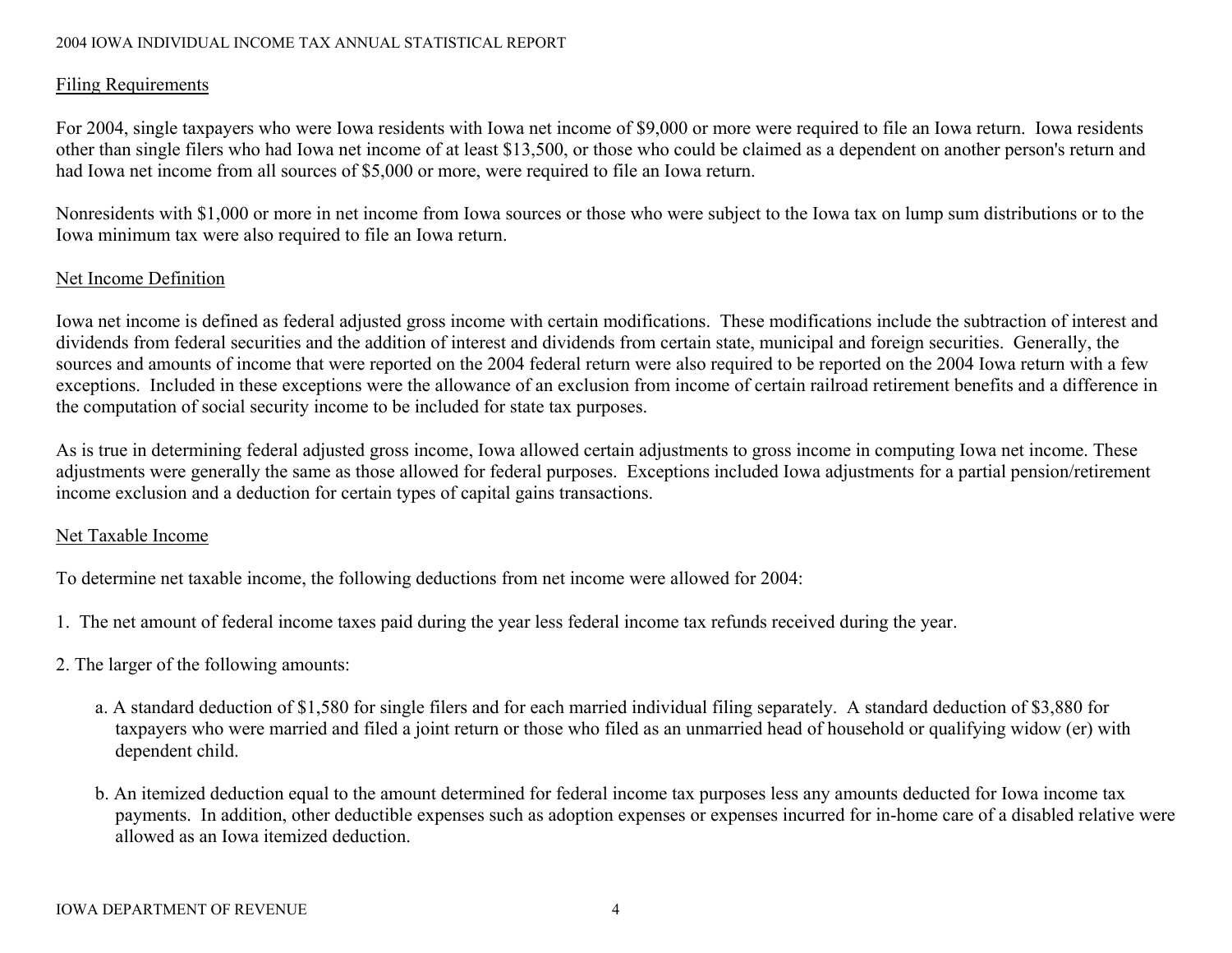#### 2004 IOWA INDIVIDUAL INCOME TAX ANNUAL STATISTICAL REPORT

Net taxable income reported on 2004 Iowa returns was subject to the following rates:

| Rate | Rate |
|------|------|
|      |      |

| $0.36\%$ from | <sup>S</sup> | 0 through $$1,242$                    | 6.48% from \$18,630 through \$24,840 |  |
|---------------|--------------|---------------------------------------|--------------------------------------|--|
| $0.72\%$ from |              | $\frac{1,242 \text{ through } 2,484}$ | 6.80% from \$24,840 through \$37,260 |  |
| $2.43\%$ from |              | $$2,484$ through $$4,968$             | 7.92% from \$37,260 through \$55,890 |  |
| $4.50\%$ from |              | $$4,968$ through $$11,178$            | 8.98% from \$55,890                  |  |
| $6.12\%$ from |              | \$11,178 through \$18,630             |                                      |  |

## Personal and Dependent Credits

The following nonrefundable personal and dependent exemption credits were allowed for 2004:

- 1. A forty dollar credit was allowed for each taxpayer. In addition, taxpayers who qualified and filed as a head of household were allowed an additional credit of forty dollars. Also, an additional twenty dollar credit was allowed for individuals who were 65 year of age or over, or who were blind at the end of the tax year.
- 2. A forty dollar credit was allowed on the taxpayer's return for each dependent claimed for federal purposes.

## Nonresident and Part-Year Resident Credits

Individuals with income from Iowa sources, but who were not full-year residents of Iowa were required to report their income, adjustments and deductions from all sources. After computing tax on taxable income from all sources, nonresidents and part-year residents were allowed a credit to reflect the ratio of non-Iowa income to total income.

## Additional Features of the Iowa Tax Structure

The principal objective of the Iowa tax structure is to compute a tax on an income base utilizing graduated tax rates. However, several other features exist in the Iowa tax code that are designed to impose tax or compensate for certain activities through additional taxes, credits or to allow taxpayers to make contributions to certain programs through check-offs. More information on these additional taxes, credits and check-off programs may be found on pages 6 through 9 of this report.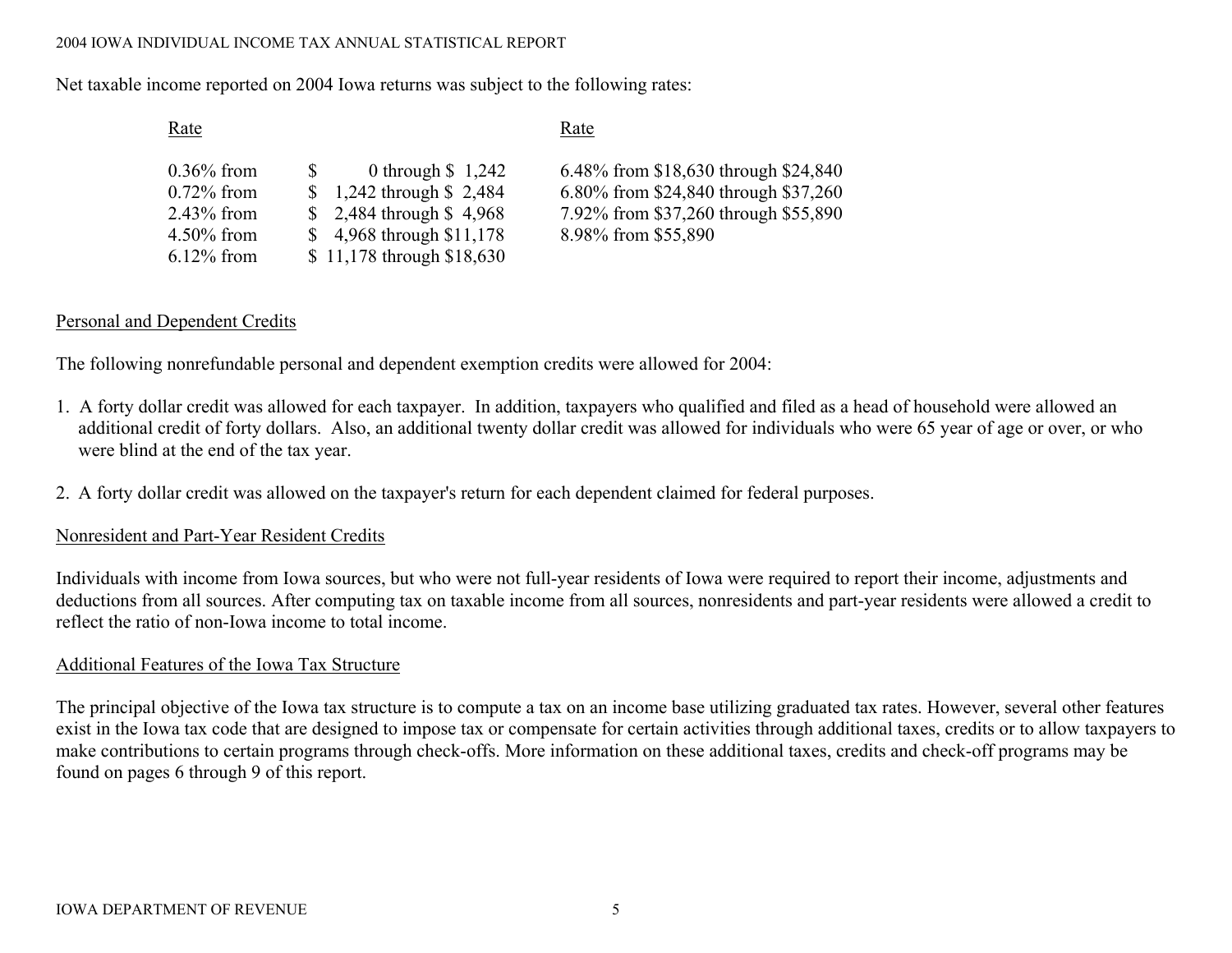## **REVIEW OF 2004 TAX YEAR**

Filing Status - Iowa allows married taxpayers to file as separate individuals. This feature of Iowa tax law allows married taxpayers to avoid being taxed at a higher rate as a married couple than as individuals. These two-income couples filed approximately 51 percent of all returns and reported 64 percent of Iowa tax liability.

Standard/Itemized Deductions - Approximately 48 percent of the returns utilized the Iowa standard deduction with the remaining filers electing to itemize their deductions.

Federal Tax Deduction - Iowa is one of three states that allow all taxpayers full deductibility of net federal tax payments. For the 2004 tax year, a total of \$8.2 billion in federal taxes were deducted.

Additional Taxes - The special tax on lump sum distributions and the minimum tax was reported on 7,300 returns. A total of \$2.7 million in these state taxes were reported. The use of the school district surtax continued to expand in 2004, with 287 districts out of 367 **s**chool districts receiving approximately \$69.4 million in revenue from this state collected revenue source. In 2003, 281 districts imposed the surtax and received approximately \$59.2 million. One county (Appanoose) imposes a local surtax to fund emergency medical services. Appanoose County received approximately \$55,100 from this surtax.

Tax Credits - Chart 1 documents the utilization of the tax credits allowed on the 2004 return. Excluding the exemption credits and the nonresident/part year resident credits, approximately \$90.0 million in credits were claimed on 2004 returns. This compares to approximately \$86.2 million claimed in credits for tax year 2003.

Check-offs – A total of 127,600 contributions were made amounting to approximately \$480,500 for the five check-off programs provided on the 2004 tax return (See Chart 1).

Cow Calf Refund Program - A total of 17,435 returns claimed \$8.6 million in individual income tax refunds. The amount appropriated for this program for tax year 2004 equaled \$1.8 million. Therefore, refund claims were paid on a prorated basis according to the formula specified in section 422.122, Code of Iowa 2005. This program does not affect tax liabilities as reported in this document, but is administered through the Iowa income tax system.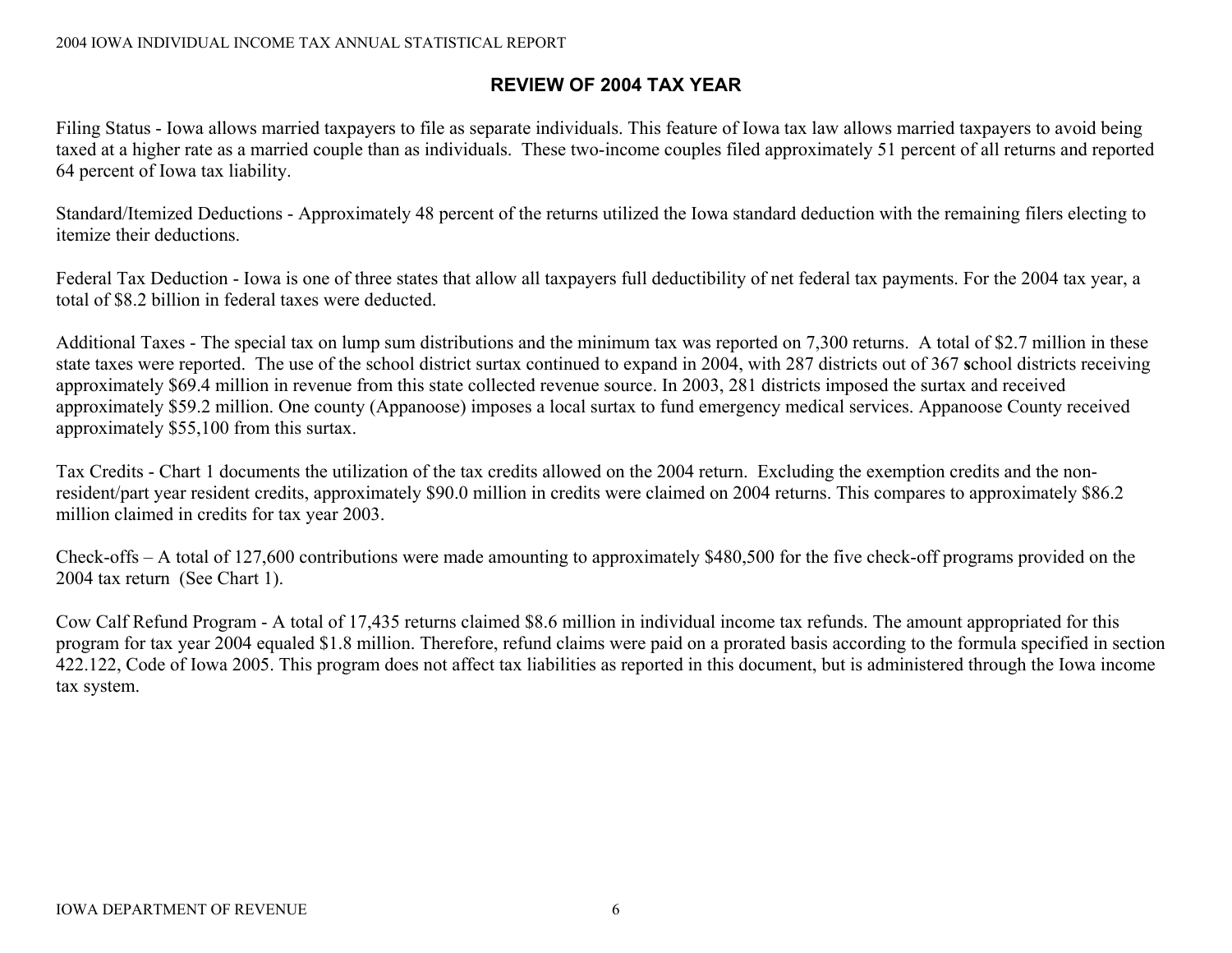| <b>FIRST EFFECTIVE ON</b><br><b>RETURN FOR TAX YEAR</b> |      | <b>CHARACTERISTICS</b>                                                                                                                                                     | <b>IMPACT IN 2004</b>                                          |  |
|---------------------------------------------------------|------|----------------------------------------------------------------------------------------------------------------------------------------------------------------------------|----------------------------------------------------------------|--|
| A. ADDITIONAL TAXES                                     |      |                                                                                                                                                                            |                                                                |  |
| Lump Sum Distribution Tax                               | 1982 | 25% of federal tax on lump sum distribution                                                                                                                                | 190 Taxpayers<br>\$0.1 million                                 |  |
| Minimum Tax                                             | 1982 | 6.7% of Iowa alternative taxable income to the<br>extent that minimum tax exceeds regular tax                                                                              | 7,100 Taxpayers<br>\$2.6 Million                               |  |
| <b>School District Surtax</b>                           | 1976 | Up to 20% of State tax in authorizing<br>districts                                                                                                                         | 695,400 Taxpayers in<br>287 School Districts<br>\$69.4 Million |  |
| <b>Emergency Medical Services Surtax</b>                | 1992 | Up to 1% of State tax in authorizing<br>counties                                                                                                                           | 5,400 Taxpayers in<br>1 county (Appanoose)<br>\$55,100         |  |
| <b>B. CREDITS APPLICABLE TO TAX</b>                     |      |                                                                                                                                                                            |                                                                |  |
| Tuition/Textbook Credit                                 | 1987 | 25% of qualifying expenses (\$1,000 maximum);<br>Maximum credit of \$250 for each dependent                                                                                | 171,600 Taxpayers<br>\$14.3 Million                            |  |
| Earned Income Credit                                    | 1990 | 6.5% of Federal Earned Income Credit for<br>taxpayers with Federal AGI of less than<br>\$30,650 (less than \$34,692 for taxpayers<br>with more than one qualifying child). | 104,300 taxpayers<br>\$8.9 million                             |  |
| New Jobs Credit                                         | 1985 | 6% of portion of wages paid to new<br>employees by qualifying employer                                                                                                     | (See Note #1 pg. 9)                                            |  |
| Minimum Tax Carryforward<br>Credit                      | 1989 | Credit against regular tax to the extent<br>that regular tax exceeds minimum tax                                                                                           | (See Note $#1$ pg. 9)                                          |  |
| S Corp and Franchise Tax Credits                        | 1997 | Credit available to qualifying resident<br>shareholders of value added corporations                                                                                        | (See Note #1 pg. 9)                                            |  |
| <b>Investment Tax Credit</b>                            | 1997 | Credit available to eligible business for<br>10% of purchase price of real property                                                                                        | (See Note #1 pg. 9)                                            |  |
| Eligible Housing Business Credit                        | 1998 | Credit to eligible housing business up to 10%<br>of investment relating to building or re-<br>habilitating dwellings in designated areas.                                  | (See Note #1 pg. 9)                                            |  |
| <b>Eligible Development Business</b><br>Credit          | 2001 | Credit for eligible development businesses for<br>10% of new investment in construction or<br>improvement of office space for certain uses.                                | (See Note #1 pg. 9)                                            |  |

## **Chart 1 - Additional Characteristics of Iowa Income Tax and Related Administrative Programs**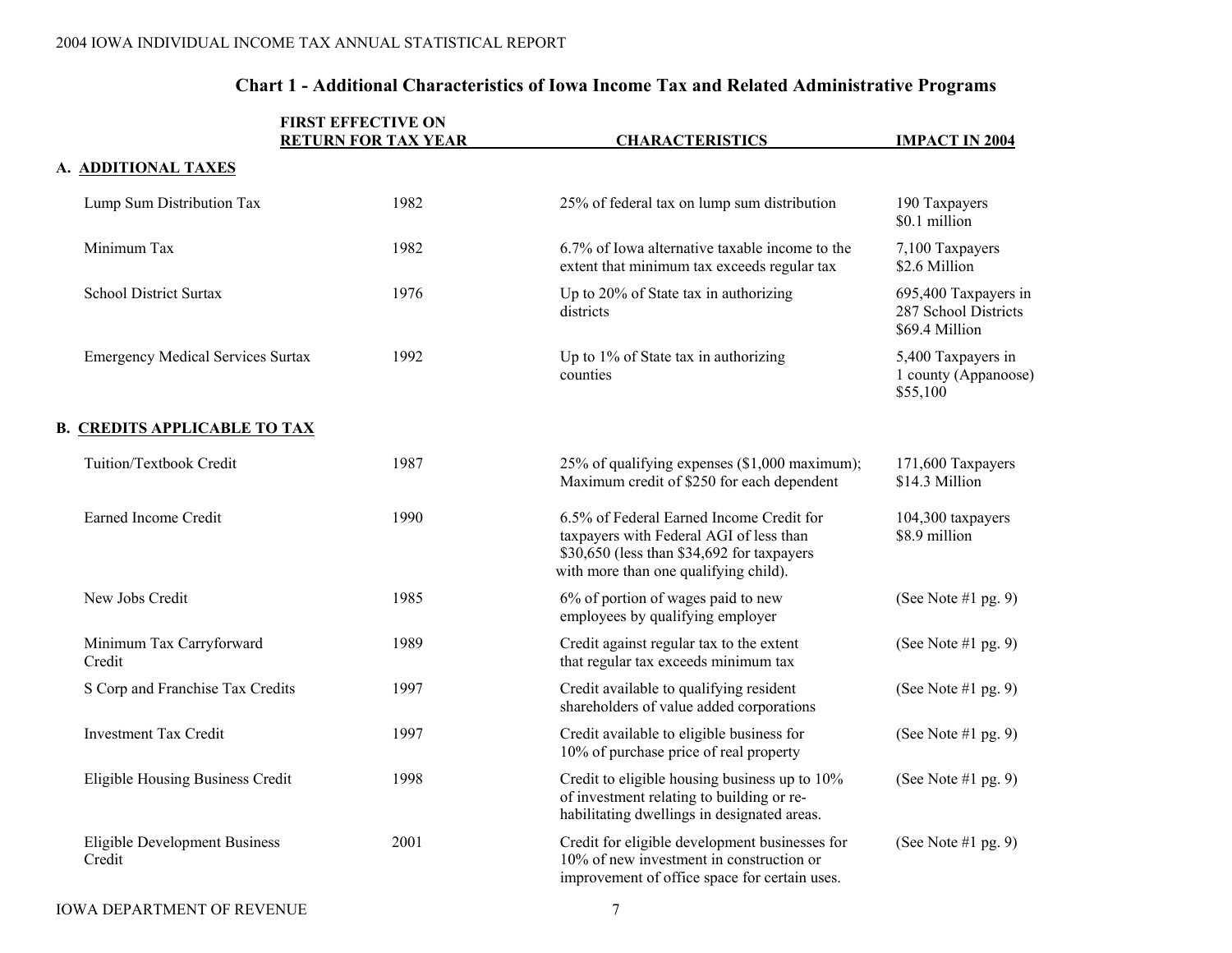|                                      | <b>FIRST EFFECTIVE ON</b><br><b>RETURN FOR TAX YEAR</b> | <b>CHARACTERISTICS</b>                                                                                                                                                                                                                                            | <b>IMPACT IN 2004</b>             |
|--------------------------------------|---------------------------------------------------------|-------------------------------------------------------------------------------------------------------------------------------------------------------------------------------------------------------------------------------------------------------------------|-----------------------------------|
| Endow Iowa Tax Credit                | 2003                                                    | 20% credit for endowment gifts to a qualifying<br>community foundation. Maximum credit of<br>\$100,000 per taxpayer.                                                                                                                                              | (See Note #1 pg. 9)               |
| <b>C. CREDITS WHICH ARE REFUNDED</b> |                                                         |                                                                                                                                                                                                                                                                   |                                   |
| Child and Dependent Care             | 1977                                                    | Sliding scale from 10% to 75% of federal credit<br>for taxpayers with income of less than \$40,000                                                                                                                                                                | 34,400 Taxpayers<br>\$8.1 Million |
| Research Expenditure                 | 1985                                                    | 6.5% of qualifying research expenditures                                                                                                                                                                                                                          | (See Note $#2$ pg. 9)             |
| Motor Vehicle Fuel Tax               | 1973                                                    | Credit for MVF tax paid for fuel which was<br>used for exempt purposes                                                                                                                                                                                            | 32,800 Taxpayers<br>\$4.3 Million |
| <b>Assistive Device</b>              | 2000                                                    | Credit for eligible businesses for obtaining<br>or modifying an assistive device or making<br>workplace modifications for disabled employees                                                                                                                      | (See Note $#2$ pg. 9)             |
| Property Rehabilitation              | 2000                                                    | Credit for eligible businesses for qualifying<br>rehabilitation costs for eligible property                                                                                                                                                                       | (See Note $#2$ pg. 9)             |
| Ethanol Blended Gasoline Tax Credit  | 2002                                                    | Credit for retail gasoline dealers in which 60%<br>of the total gallons of gasoline sold at a given<br>station is ethanol blended gasoline.                                                                                                                       | (See Note $#2$ pg. 9)             |
| Claim of Right                       | 1996                                                    | Credit for income repaid in 2004 reported<br>on a prior year tax return.                                                                                                                                                                                          | (See Note $#2$ pg. 9)             |
| Refundable Investment Tax Credits    | 2002                                                    | Credit for approved eligible business involved<br>in value added agricultural or biotechnology<br>projects for qualifying new investment. Relevant<br>to the New Jobs and Income, Enterprise Zone<br>and New Capital Investment economic<br>development programs. | (See Note $#2$ pg. 9)             |

## **Chart 1 (cont'd)**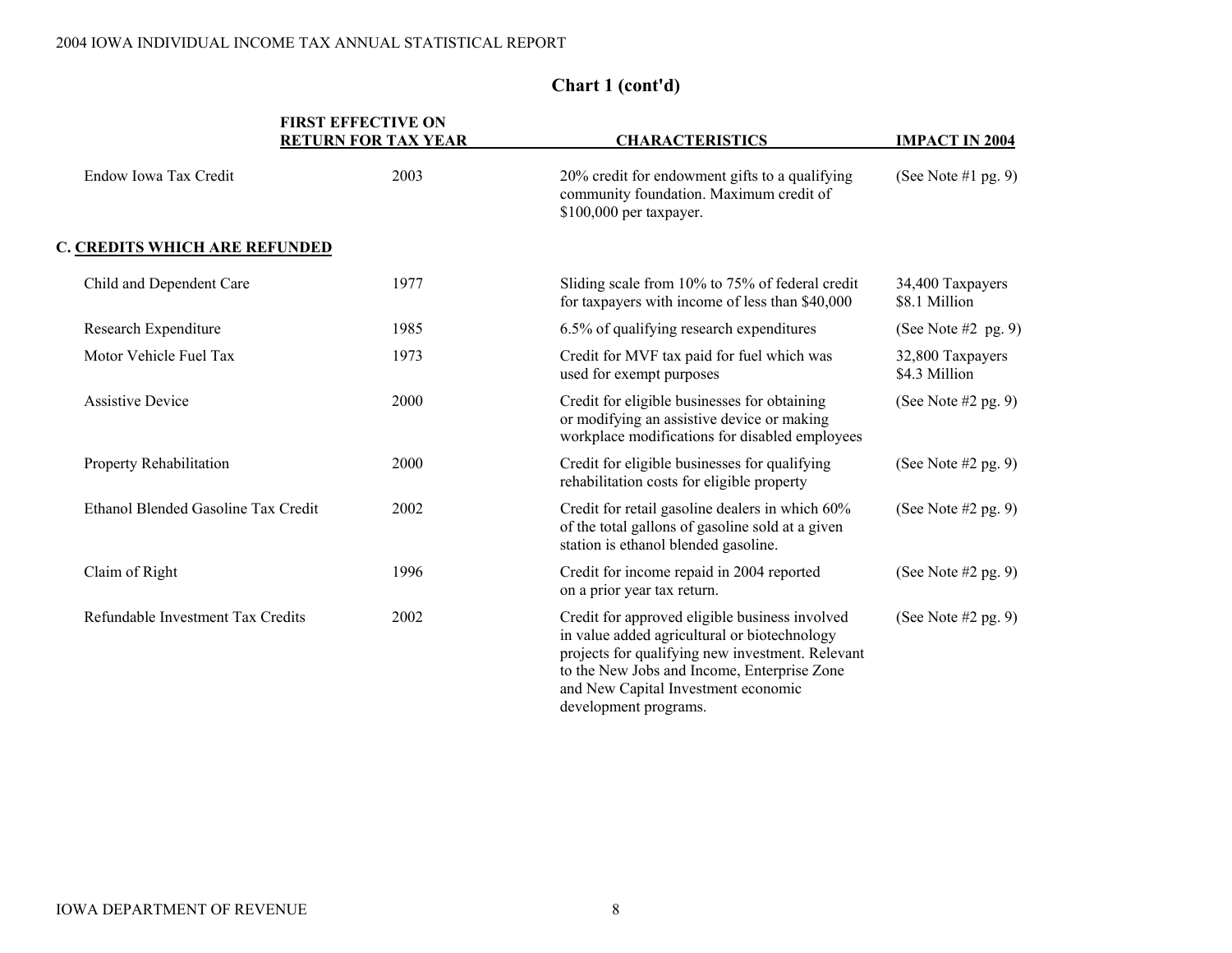|                                        | <b>FIRST EFFECTIVE ON</b><br><b>RETURN FOR TAX YEAR</b> | <b>CHARACTERISTICS</b>                                                                                                                          | <b>IMPACT IN 2004</b>                                                   |
|----------------------------------------|---------------------------------------------------------|-------------------------------------------------------------------------------------------------------------------------------------------------|-------------------------------------------------------------------------|
| <b>D. CONTRIBUTIONS</b>                |                                                         |                                                                                                                                                 |                                                                         |
| Election Campaign Check-off            | 1972                                                    | Taxpayer may designate \$1.50 of State Tax<br>(\$3.00 if joint) to major party of choice                                                        | 92,405 Check-offs<br>\$138,608                                          |
| Fish and Wildlife Check-off            | 1982                                                    | Taxpayers may contribute any amount of \$1<br>or more to Fish/Wildlife Protection Fund                                                          | 11,600 Contributors<br>\$133,000                                        |
| State Fair Check-off                   | 1993                                                    | Taxpayers may contribute any amount of \$1<br>or more to State Fairgrounds Renovation Fund                                                      | 8,700 contributors<br>\$89,000                                          |
| Keep Iowa Beautiful Check-off          | 2001                                                    | Taxpayers may contribute any amount of \$1<br>or more to Keep Iowa Beautiful Fund                                                               | 7,500 contributors<br>\$57,600                                          |
| Iowa Volunteer Fire Fighters Check-off | 2004                                                    | Taxpayers may contribute any amount of \$1<br>or more to Iowa Volunteer Firefighters Fund                                                       | 7,400 contributors<br>\$62,300                                          |
| <b>E. COW CALF REFUND</b>              | 1996                                                    | Refund claim of ten cents per corn equivalent<br>consumed per head of livestock. Claims prorated<br>if total claims exceed appropriated amount. | $17,435$ returns<br>\$8.6 Million claimed<br>\$1.8 Million appropriated |

## **Chart 1 (cont'd)**

#### **NOTES:**

- 1. The New Jobs Credit, Minimum Tax Carry Forward Credit, S Corp and Franchise Credits, Investment Tax Credit, Eligible Housing Credit, the Eligible Development Business Credit and the Endow Iowa Tax Credit were combined on line 54 of the 2004 Iowa 1040 tax form. Therefore separate values for these credits cannot be determined. For 2004, the credits combined were claimed by 7,700 taxpayers and amounted to \$50.0 million.
- 2. The Research Expenditure, Assistive Device, Property Rehabilitation, Claim of Right, and refundable investment tax credits were combined on line 66 of the 2004 Iowa 1040 tax form. Again, separate values for these credits cannot be determined. For 2004, these credits were claimed by 1,500 taxpayers and amounted to \$4.4 million.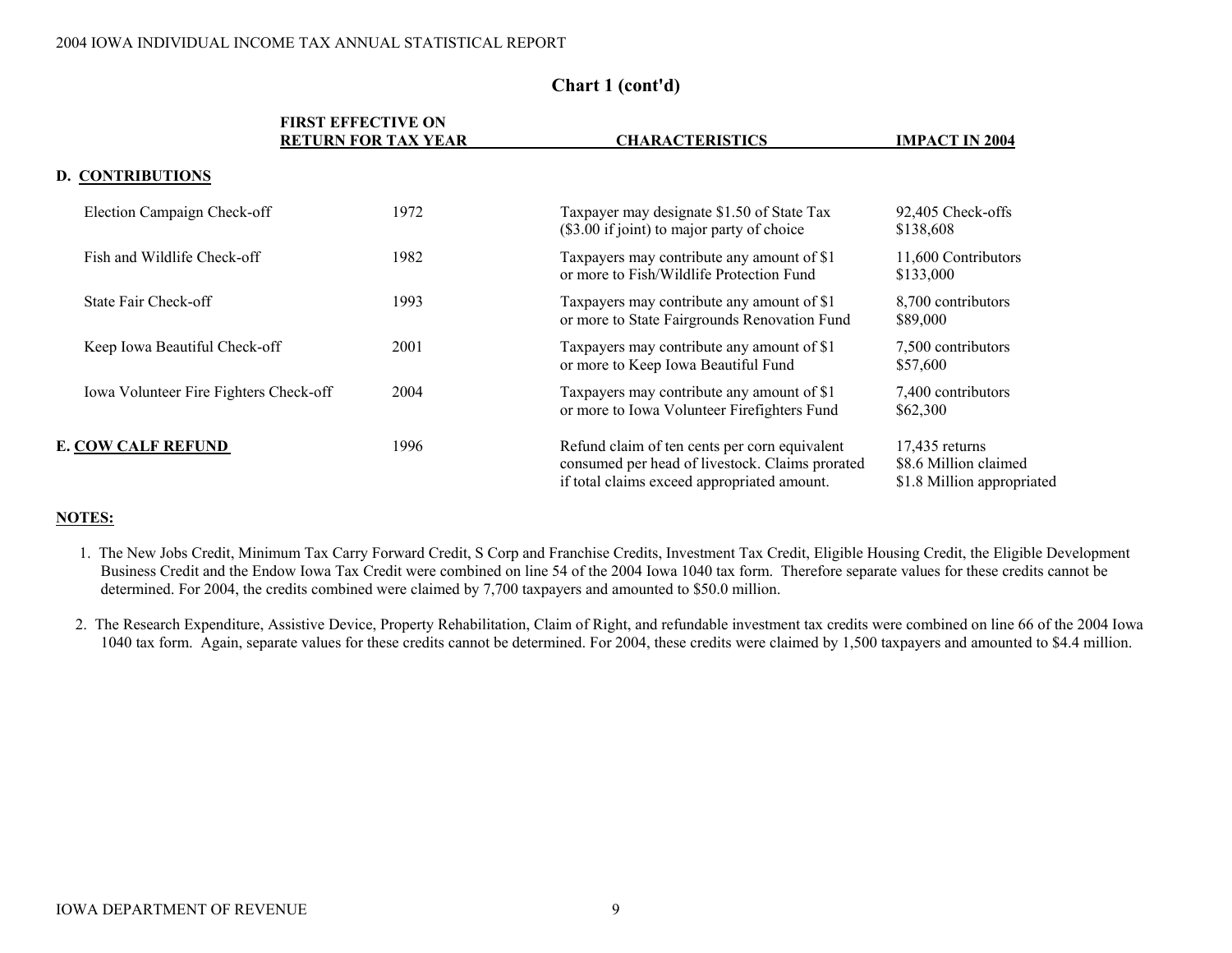## **INCIDENCE BY ADJUSTED GROSS INCOME BRACKETS — TAX YEAR 2004**

A traditional measurement of a state's income tax structure is the incidence of the tax on residents in that state. The incidence is defined as the percentage that net tax liability represents of net income (AGI).

Chart 2 presents the incidence calculations for all returns as well as resident returns only. The incidence computations based on total returns are presented primarily for consistency purposes with the rest of this report, as the inclusion of nonresident and part-year returns does not accurately reflect the true incidence of the Iowa tax on Iowans. In computing their tax, nonresidents are to report income from **all sources** in AGI, no matter where the income was earned. However, the tax liability data does represent the tax on **Iowa source** income only, since the non-resident/part-year resident credit eliminates that portion of the tax that is attributable to non-Iowa income. The impact of including nonresident and part-year resident returns overstates AGI (the denominator) relative to tax (the numerator) and therefore produces figures that are significantly less than what are believed to be the true incidence of the tax on Iowans. While this distortion affects the incidence at all income levels, the most significant abnormalities occur at the middle and upper income levels.

The figures based on resident returns represent a more accurate measure of the Iowa tax incidence and the progressivity of the Iowa income tax. This is because resident returns do not include a significant amount of non-Iowa source income, which is the source of distortion in the incidence statistics of all filers.

|          |                                      | <b>All Taxpayers</b> |                 |           | <b>Resident Taxpayers</b> |               |           |  |
|----------|--------------------------------------|----------------------|-----------------|-----------|---------------------------|---------------|-----------|--|
| Adjusted | Gross                                | AGI                  | <b>Tax Paid</b> |           | AGI                       | Tax Paid (*)  |           |  |
| Income   | Class                                | (\$ millions)        | (\$ millions)   | Incidence | (\$ millions)             | (\$ millions) | Incidence |  |
| No AGI   |                                      | \$0.0                | \$0.1           |           | \$0.0                     | \$0.0         |           |  |
|          |                                      |                      |                 |           |                           |               |           |  |
| \$0      | \$5,000<br>$\sim$                    | \$501.1              | \$0.2           | 0.04%     | \$450.8                   | \$0.1         | 0.02%     |  |
| \$5,000  | \$10,000<br>$\overline{\phantom{a}}$ | \$1,507.1            | \$7.4           | 0.49%     | \$1,391.8                 | \$7.1         | 0.51%     |  |
| \$10,000 | \$14,000<br>$\overline{\phantom{a}}$ | \$1,717.8            | \$23.0          | 1.34%     | \$1,598.7                 | \$22.2        | 1.39%     |  |
| \$14,000 | \$20,000<br>$\sim$                   | \$3,592.4            | \$73.7          | 2.05%     | \$3,344.8                 | \$71.3        | 2.13%     |  |
| \$20,000 | \$25,000<br>$\overline{\phantom{a}}$ | \$3,931.3            | \$108.5         | 2.76%     | \$3,675.2                 | \$105.2       | 2.86%     |  |
| \$25,000 | \$30,000<br>$\sim$                   | \$4,536.3            | \$143.4         | 3.16%     | \$4,243.2                 | \$139.1       | 3.28%     |  |
| \$30,000 | \$40,000<br>$\sim$                   | \$9,211.2            | \$322.5         | 3.50%     | \$8,614.8                 | \$313.6       | 3.64%     |  |
| \$40,000 | \$50,000<br>$\sim$                   | \$7,429.3            | \$276.2         | 3.72%     | \$6,865.8                 | \$268.1       | 3.90%     |  |
| \$50,000 | \$75,000<br>$\overline{\phantom{a}}$ | \$9,949.5            | \$387.7         | 3.90%     | \$8,894.9                 | \$374.6       | 4.21%     |  |
| \$75,000 | and over                             | \$30,533.4           | \$796.5         | 2.61%     | \$14,893.3                | \$732.1       | 4.92%     |  |
| Total    |                                      | \$72,909.4           | \$2,139.2       | 2.93%     | \$53,973.3                | \$2,033.4     | 3.77%     |  |

## **Chart 2 - Tax Incidence by Adjusted Gross Income All Returns vs. Iowa Resident Returns**

(\*) Tax figures for residents do not include lump sum or minimum tax, where as these additional taxes are included in the tax figures elsewhere in this report.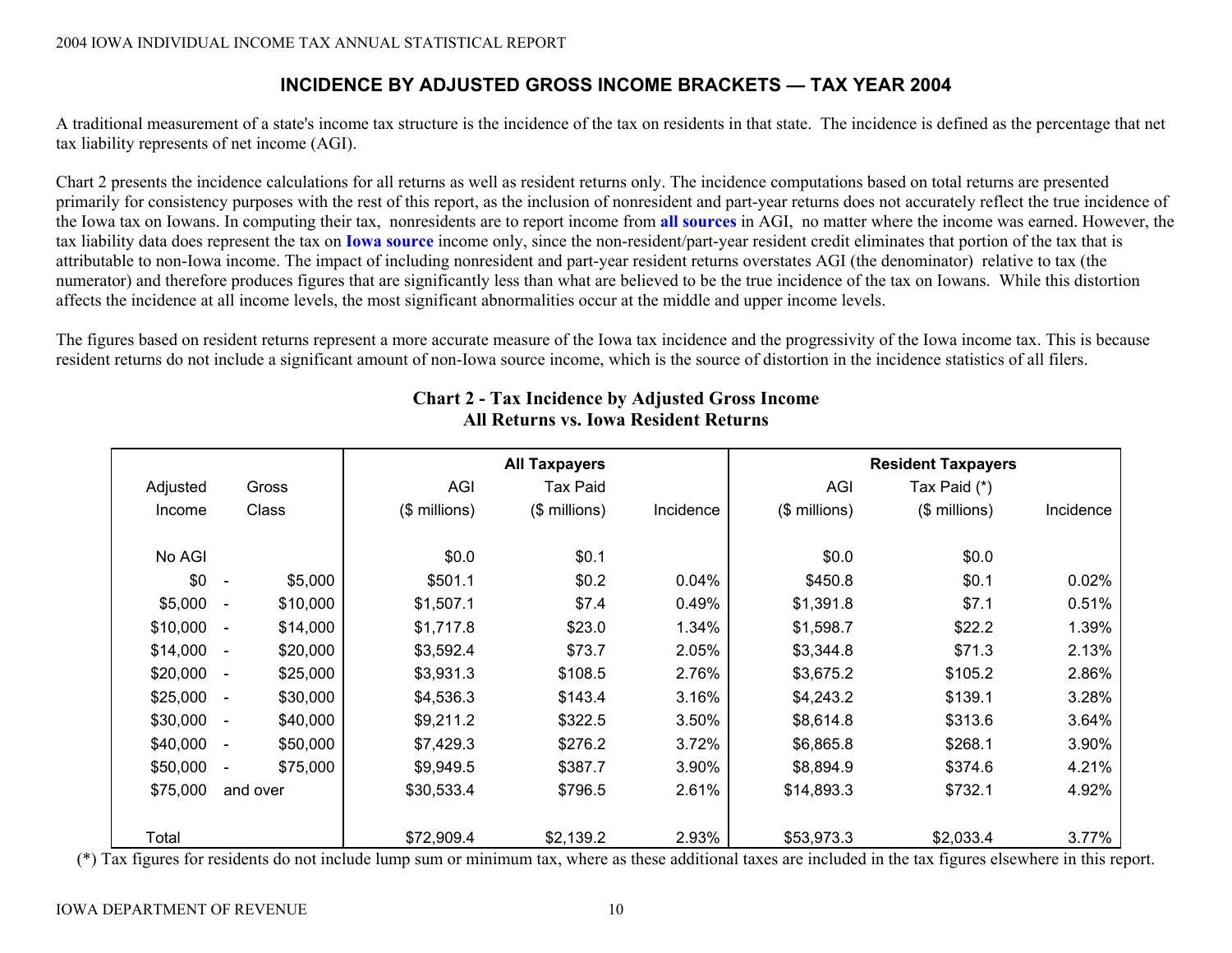## **HISTORICAL TRENDS IN FILINGS, INCOME AND TAX LIABILITY**

Chart 3 below provides historical data over the last ten years for the number of filers, adjusted gross income, taxable income and tax liability. The historical data shows that over the last ten years, increases or decreases in the number of filers has been fairly modest. For the most part, increases in income through economic growth also have led to increases in taxable income and tax liabilities as well. For tax year 2004, growth in adjusted gross income (+5.4%) and taxable income (+7.7%) was experienced for the second year, after three prior years of decline. Growth among Iowa resident returns was similar to the growth of all taxpayers as adjusted gross income grew by 6.9% and taxable income grew by 7.6%.

It is also important to realize that tax law changes can affect growth in income and in tax liabilities over time. Although many changes have occurred over the last ten years, the most obvious change occurred between 1997 and 1998 when income grew by 9.6%, yet tax liabilities declined by 7.4%. This was primarily the result of the 1998 tax rate reductions and other law changes mentioned earlier in the introduction to this report. In addition, recent federal tax law changes have had an increasing effect on state tax liabilities. This occurs because Iowans are allowed to deduct all of their federal income tax payments on their Iowa returns.

|                 | Number of      | <b>Adjusted Gross</b> | <b>Taxable Income</b> | <b>Tax Paid</b> |
|-----------------|----------------|-----------------------|-----------------------|-----------------|
| <b>Tax Year</b> | <b>Returns</b> | <b>Income</b>         |                       |                 |
| 1995            | 1,728,284      | \$49,813,691,848      | \$36,315,283,666      | \$1,608,981,183 |
| 1996            | 1,753,478      | \$54,815,978,294      | \$40,239,170,057      | \$1,705,708,650 |
| 1997            | 1,780,784      | \$58,339,391,732      | \$42,407,617,800      | \$1,878,237,250 |
| 1998            | 1,806,707      | \$63,964,624,673      | \$46,489,182,579      | \$1,738,503,209 |
| 1999            | 1,827,431      | \$68,878,355,751      | \$49,966,936,740      | \$1,871,747,433 |
| 2000            | 1,835,496      | \$68,451,879,371      | \$49,384,005,583      | \$1,875,075,507 |
| 2001            | 1,824,588      | \$64,573,393,930      | \$46,033,206,434      | \$1,783,209,021 |
| 2002            | 1,800,023      | \$61,811,131,495      | \$45,258,510,919      | \$1,810,231,846 |
| 2003            | 1,806,908      | \$69,163,184,519      | \$51,247,330,609      | \$1,946,625,362 |
| 2004            | 1,835,741      | \$72,909,438,538      | \$55,198,911,054      | \$2,139,237,036 |

## **Chart 3 -Historical Iowa Individual Income Tax Statistics**

#### **Annual Percent Change**

|                 | Number of      | <b>Adjusted Gross</b> | <b>Taxable Income</b> | <b>Tax Paid</b> |
|-----------------|----------------|-----------------------|-----------------------|-----------------|
| <b>Tax Year</b> | <b>Returns</b> | <b>Income</b>         |                       |                 |
| 1995-96         | 1.46%          | 10.04%                | 10.81%                | 6.01%           |
| 1996-97         | 1.56%          | 6.43%                 | 5.39%                 | 10.11%          |
| 1997-98         | 1.46%          | 9.64%                 | 9.62%                 | $-7.44%$        |
| 1998-99         | 1.15%          | 7.68%                 | 7.48%                 | 7.66%           |
| 1999-00         | 0.44%          | $-0.62%$              | -1.17%                | 0.18%           |
| 2000-01         | $-0.59\%$      | -5.67%                | -6.79%                | $-4.90%$        |
| 2001-02         | $-1.35\%$      | -4.28%                | $-1.68\%$             | 1.52%           |
| 2002-03         | 0.38%          | 11.89%                | 13.23%                | 7.53%           |
| 2003-04         | 1.60%          | 5.42%                 | 7.71%                 | 9.89%           |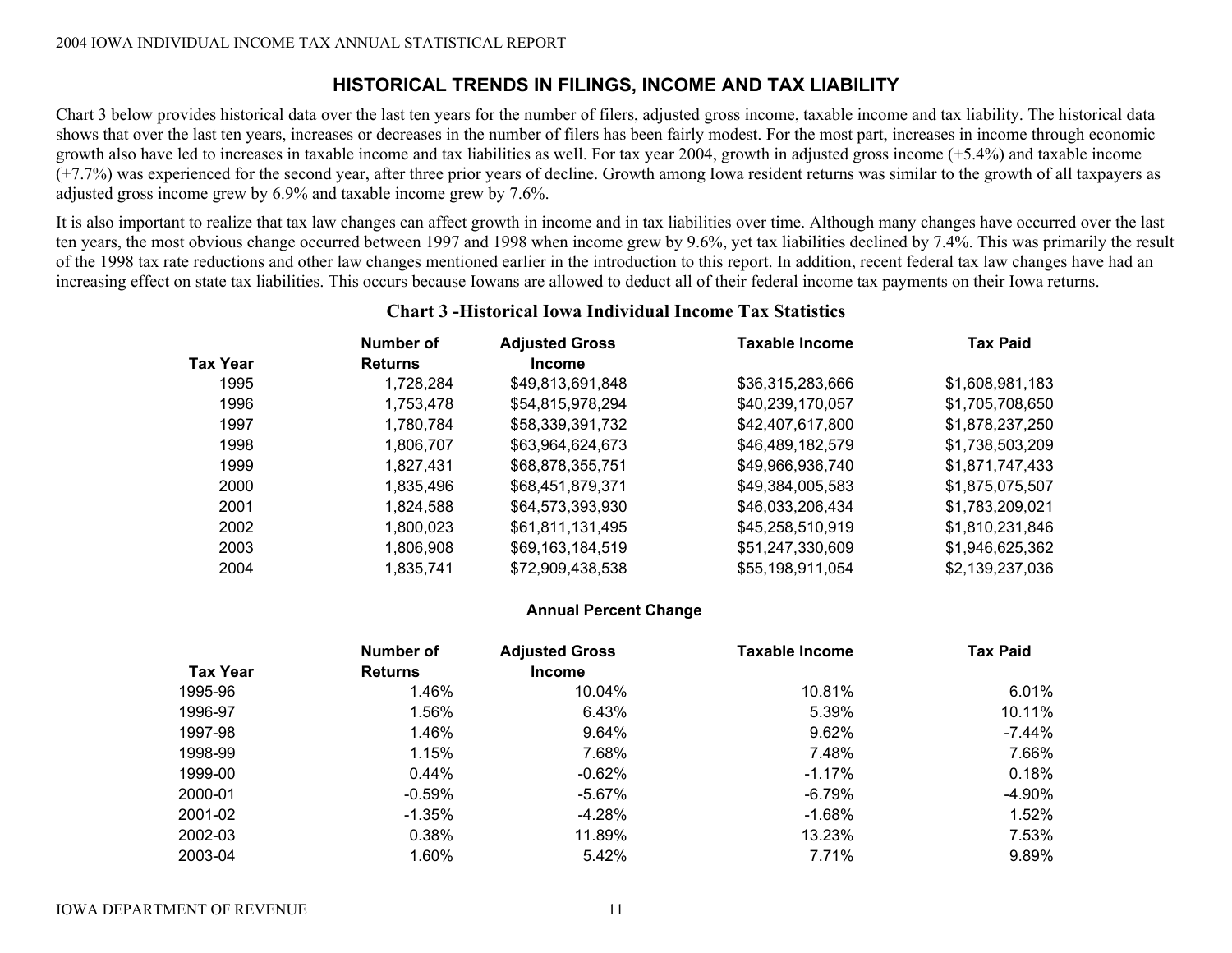#### **TABLE 01 TOTAL PAY AND NO-PAY RETURNS**

| <b>ADJUSTED GROSS</b> |          | NO. OF         | <b>ADJUSTED</b>     | <b>NET</b>            | NO. OF PER.    | NO. OF DEP.    |                 |
|-----------------------|----------|----------------|---------------------|-----------------------|----------------|----------------|-----------------|
| <b>INCOME BRACKET</b> |          | <b>RETURNS</b> | <b>GROSS INCOME</b> | <b>TAXABLE INCOME</b> | <b>CREDITS</b> | <b>CREDITS</b> | <b>TAX PAID</b> |
| $$1 -$                | \$2,999  | 92,562         | \$156,244,690       | \$56,503,951          | 134,890        | 9,288          | \$60,272        |
| $$3,000 -$            | \$3,999  | 42,274         | \$148,056,459       | \$77,130,376          | 59,378         | 4,704          | \$32,244        |
| $$4,000 -$            | \$4,999  | 43,743         | \$196,848,565       | \$116,482,277         | 61,481         | 5,276          | \$79,094        |
| $$5,000 -$            | \$5,999  | 43,549         | \$239,293,441       | \$152,456,668         | 61,715         | 5,740          | \$256,773       |
| $$6,000 -$            | \$6,999  | 42,097         | \$273,447,944       | \$183,472,238         | 60,352         | 6,360          | \$670,270       |
| $$7,000 -$            | \$7,999  | 40,961         | \$307,079,345       | \$214,188,639         | 59,097         | 7,299          | \$1,230,561     |
| $$8,000 -$            | \$8,999  | 39,036         | \$331,729,075       | \$237,362,903         | 57,114         | 7,954          | \$1,838,609     |
| $$9,000 -$            | \$9,999  | 37,440         | \$355,526,603       | \$254,079,362         | 54,817         | 8,475          | \$3,377,073     |
| $$10,000 -$           | \$11,999 | 72,511         | \$796,989,405       | \$584,444,356         | 106,001        | 19,757         | \$9,544,618     |
| $$12,000 -$           | \$13,999 | 70,856         | \$920,793,066       | \$694,332,162         | 101,492        | 21,409         | \$13,467,957    |
| $$14,000 -$           | \$15,999 | 70,899         | \$1,063,504,813     | \$813,108,584         | 99,519         | 24,211         | \$18,392,888    |
| $$16,000 -$           | \$17,999 | 70,171         | \$1,193,066,602     | \$926,971,654         | 95,981         | 26,330         | \$24,211,022    |
| $$18,000 -$           | \$19,999 | 70,315         | \$1,335,876,738     | \$1,049,791,277       | 93,979         | 27,957         | \$31,141,504    |
| $$20,000 -$           | \$21,999 | 70,504         | \$1,480,418,510     | \$1,172,346,798       | 91,991         | 29,597         | \$38,413,860    |
| $$22,000 -$           | \$24,999 | 104,325        | \$2,450,912,581     | \$1,951,473,654       | 134,313        | 47,437         | \$70,049,309    |
| $$25,000 -$           | \$29,999 | 165,220        | \$4,536,312,694     | \$3,614,703,132       | 207,631        | 83,640         | \$143,358,130   |
| $$30,000 -$           | \$34,999 | 144,221        | \$4,678,104,425     | \$3,711,624,573       | 177,088        | 81,465         | \$159,915,924   |
| $$35,000 -$           | \$39,999 | 121,143        | \$4,533,112,975     | \$3,568,933,788       | 147,436        | 76,117         | \$162,585,201   |
| $$40,000 -$           | \$49,999 | 166,811        | \$7,429,279,923     | \$5,775,583,731       | 203,886        | 118,100        | \$276,176,035   |
| $$50,000 -$           | \$74,999 | 166,307        | \$9,949,507,459     | \$7,557,928,628       | 210,311        | 136,414        | \$387,705,655   |
| $$75,000 -$           | \$99,999 | 51,862         | \$4,432,821,665     | \$3,284,069,879       | 70,076         | 48,529         | \$179,156,038   |
| 100,000 A ND OVER     |          | 68,620         | \$26,100,511,560    | \$19,200,112,807      | 100,814        | 67,926         | \$617,458,806   |
| NO.                   | AGI      | 40,314         | \$0                 | \$1,809,617           | 86,694         | 8,422          | \$115,193       |
| <b>TOTALS</b>         |          | 1,835,741      | \$72,909,438,538    | \$55,198,911,054      | 2,476,056      | 872,407        | \$2,139,237,036 |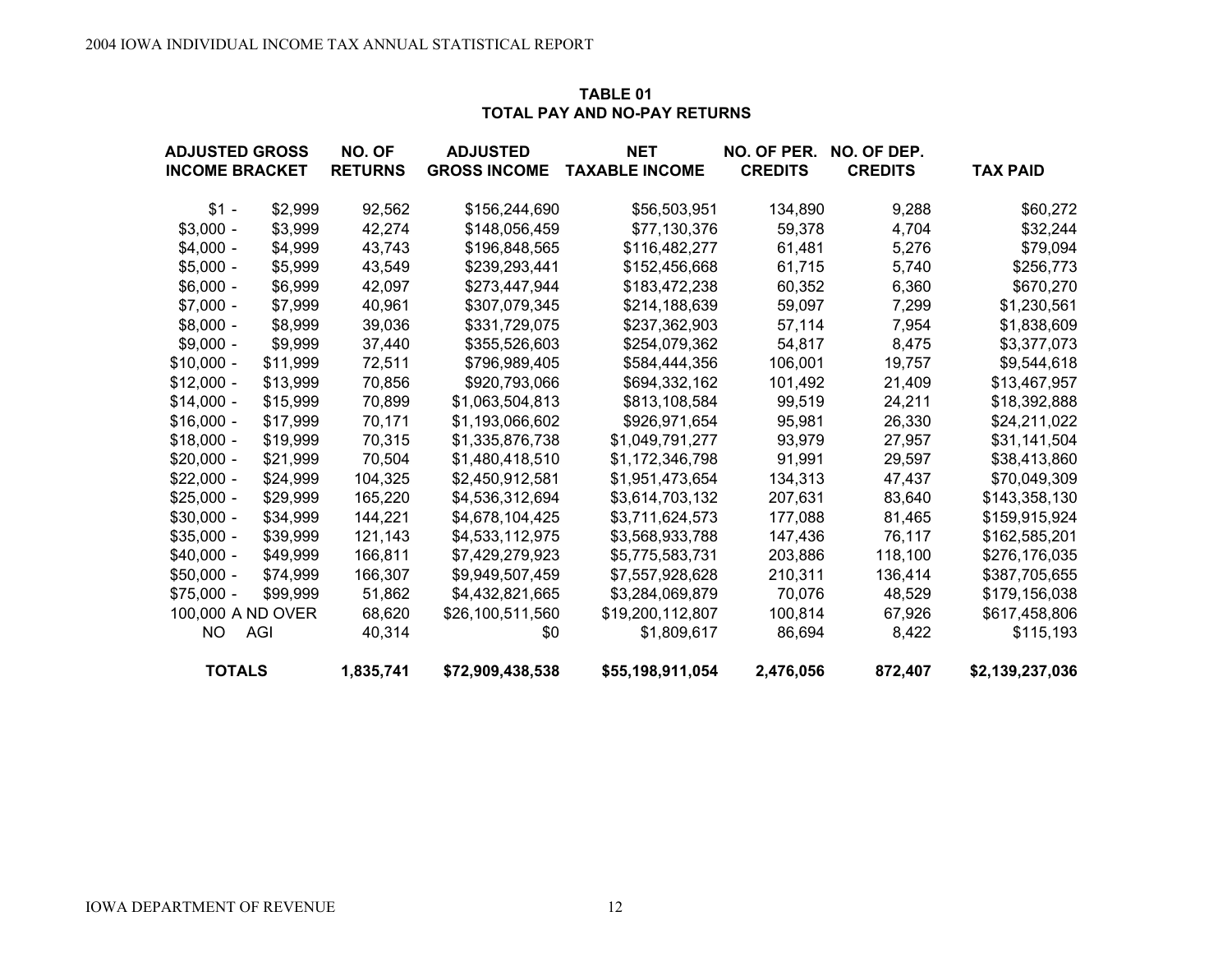## **TABLE 02TOTAL PAY RETURNS**

| <b>ADJUSTED GROSS</b> |          | NO. OF         | <b>ADJUSTED</b>     | <b>NET</b>            | NO. OF PER.    | NO. OF DEP.    |                 |
|-----------------------|----------|----------------|---------------------|-----------------------|----------------|----------------|-----------------|
| <b>INCOME BRACKET</b> |          | <b>RETURNS</b> | <b>GROSS INCOME</b> | <b>TAXABLE INCOME</b> | <b>CREDITS</b> | <b>CREDITS</b> | <b>TAX PAID</b> |
| $$1 -$                | \$2,999  | 954            | \$1,785,983         | \$3,128,293           | 1,132          | 97             | \$60,272        |
| $$3,000 -$            | \$3,999  | 1,091          | \$3,918,376         | \$4,296,141           | 1,184          | 34             | \$32,244        |
| $$4,000 -$            | \$4,999  | 3,758          | \$17,157,872        | \$16,161,830          | 3,984          | 88             | \$79,094        |
| $$5,000 -$            | \$5,999  | 12,939         | \$72,423,527        | \$56,846,616          | 13,604         | 155            | \$256,773       |
| $$6,000 -$            | \$6,999  | 18,839         | \$122,561,372       | \$94,803,772          | 21,282         | 399            | \$670,270       |
| $$7,000 -$            | \$7,999  | 19,167         | \$143,683,662       | \$112,307,099         | 22,738         | 761            | \$1,230,561     |
| $$8,000 -$            | \$8,999  | 18,991         | \$161,397,822       | \$126,817,290         | 23,252         | 1,116          | \$1,838,609     |
| $$9,000 -$            | \$9,999  | 26,408         | \$250,788,885       | \$197,179,386         | 31,752         | 1,640          | \$3,377,073     |
| $$10,000 -$           | \$11,999 | 53,182         | \$585,031,379       | \$461,720,906         | 65,906         | 4,679          | \$9,544,618     |
| $$12,000 -$           | \$13,999 | 53,782         | \$699,026,280       | \$556,155,990         | 66,729         | 6,237          | \$13,467,957    |
| $$14,000 -$           | \$15,999 | 56,556         | \$849,065,993       | \$676,063,277         | 71,480         | 8,474          | \$18,392,888    |
| $$16,000 -$           | \$17,999 | 60,136         | \$1,023,280,223     | \$816,764,299         | 77,492         | 13,555         | \$24,211,022    |
| $$18,000 -$           | \$19,999 | 64,714         | \$1,229,832,060     | \$984,549,375         | 84,438         | 23,079         | \$31,141,504    |
| $$20,000 -$           | \$21,999 | 66,173         | \$1,389,647,108     | \$1,116,730,912       | 84,977         | 26,757         | \$38,413,860    |
| $$22,000 -$           | \$24,999 | 99,335         | \$2,333,909,843     | \$1,877,895,088       | 126,719        | 44,497         | \$70,049,309    |
| $$25,000 -$           | \$29,999 | 158,694        | \$4,357,626,698     | \$3,500,850,495       | 198,167        | 80,605         | \$143,358,130   |
| $$30,000 -$           | \$34,999 | 139,221        | \$4,515,946,224     | \$3,605,893,617       | 170,017        | 79,447         | \$159,915,924   |
| $$35,000 -$           | \$39,999 | 117,264        | \$4,388,008,819     | \$3,474,452,480       | 142,047        | 74,541         | \$162,585,201   |
| $$40,000 -$           | \$49,999 | 161,454        | \$7,190,604,892     | \$5,615,453,092       | 196,438        | 115,789        | \$276,176,035   |
| $$50,000 -$           | \$74,999 | 160,214        | \$9,581,781,415     | \$7,304,249,481       | 201,545        | 133,222        | \$387,705,655   |
| $$75,000 -$           | \$99,999 | 49,310         | \$4,213,950,080     | \$3,133,245,403       | 66,094         | 46,805         | \$179,156,038   |
| 100,000 A ND OVER     |          | 61,903         | \$20,474,165,232    | \$14,762,601,156      | 88,713         | 62,495         | \$617,458,806   |
| NO                    | AGI      | 222            | \$0                 | \$1,326,837           | 350            | 43             | \$115,193       |
| <b>TOTALS</b>         |          | 1,404,307      | \$63,605,593,745    | \$48,499,492,835      | 1,760,040      | 724,515        | \$2,139,237,036 |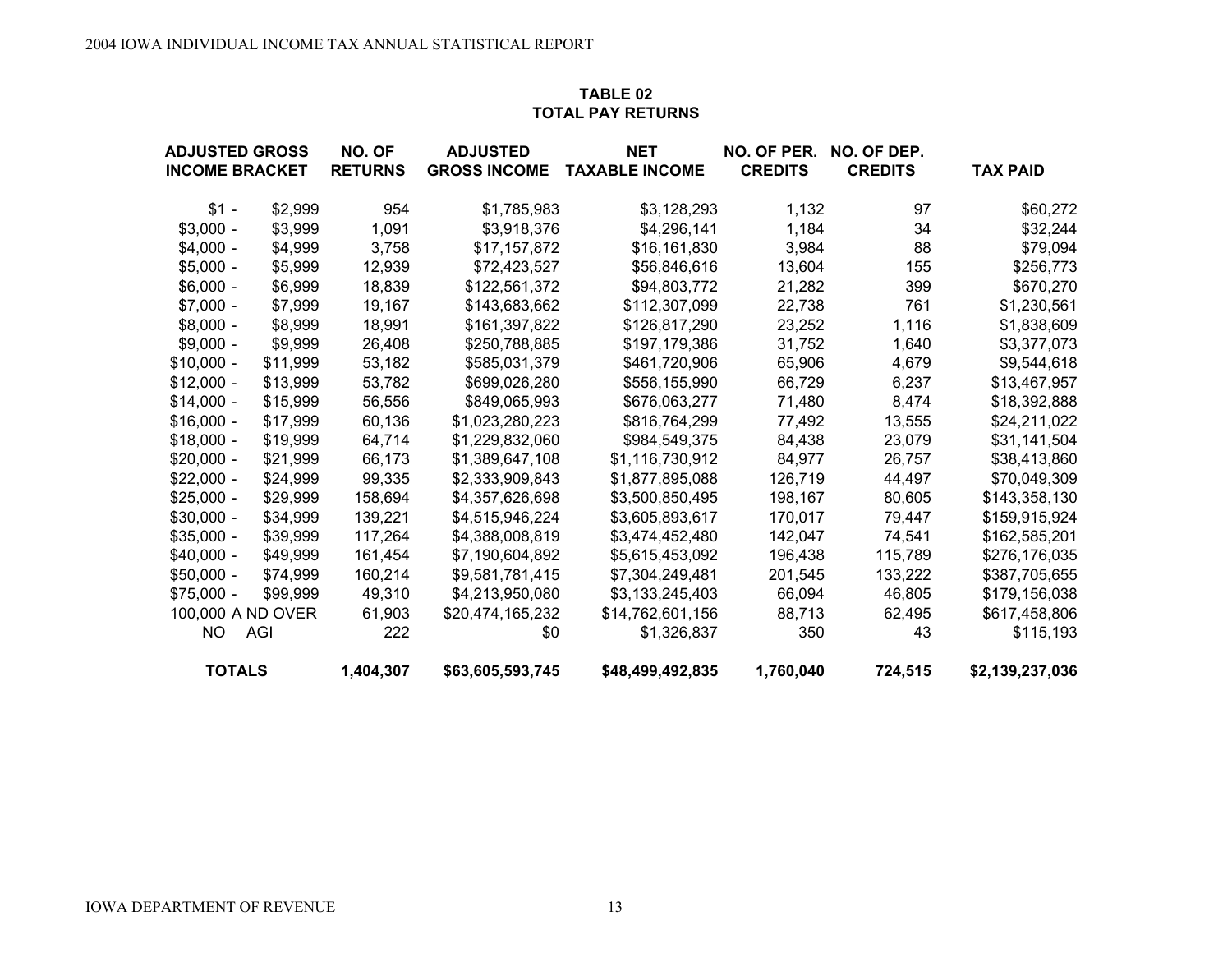#### **TABLE 03 TOTAL NO-PAY RETURNS**

| <b>ADJUSTED GROSS</b> |          | NO. OF         | <b>ADJUSTED</b>     | <b>NET</b>            | NO. OF PER.    | NO. OF DEP.    |                 |
|-----------------------|----------|----------------|---------------------|-----------------------|----------------|----------------|-----------------|
| <b>INCOME BRACKET</b> |          | <b>RETURNS</b> | <b>GROSS INCOME</b> | <b>TAXABLE INCOME</b> | <b>CREDITS</b> | <b>CREDITS</b> | <b>TAX PAID</b> |
| $$1 -$                | \$2,999  | 91,608         | \$154,458,707       | \$53,375,658          | 133,758        | 9,191          | \$0             |
| $$3,000 -$            | \$3,999  | 41,183         | \$144,138,083       | \$72,834,235          | 58,194         | 4,670          | \$0             |
| $$4,000 -$            | \$4,999  | 39,985         | \$179,690,693       | \$100,320,447         | 57,497         | 5,188          | \$0             |
| $$5,000 -$            | \$5,999  | 30,610         | \$166,869,914       | \$95,610,052          | 48,111         | 5,585          | \$0             |
| $$6,000 -$            | \$6,999  | 23,258         | \$150,886,572       | \$88,668,466          | 39,070         | 5,961          | \$0             |
| $$7,000 -$            | \$7,999  | 21,794         | \$163,395,683       | \$101,881,540         | 36,359         | 6,538          | \$0             |
| $$8,000 -$            | \$8,999  | 20,045         | \$170,331,253       | \$110,545,613         | 33,862         | 6,838          | \$0             |
| $$9,000 -$            | \$9,999  | 11,032         | \$104,737,718       | \$56,899,976          | 23,065         | 6,835          | \$0             |
| $$10,000 -$           | \$11,999 | 19,329         | \$211,958,026       | \$122,723,450         | 40,095         | 15,078         | \$0             |
| $$12,000 -$           | \$13,999 | 17,074         | \$221,766,786       | \$138,176,172         | 34,763         | 15,172         | \$0             |
| $$14,000 -$           | \$15,999 | 14,343         | \$214,438,820       | \$137,045,307         | 28,039         | 15,737         | \$0             |
| $$16,000 -$           | \$17,999 | 10,035         | \$169,786,379       | \$110,207,355         | 18,489         | 12,775         | \$0             |
| $$18,000 -$           | \$19,999 | 5,601          | \$106,044,678       | \$65,241,902          | 9,541          | 4,878          | \$0             |
| $$20,000 -$           | \$21,999 | 4,331          | \$90,771,402        | \$55,615,886          | 7,014          | 2,840          | \$0             |
| $$22,000 -$           | \$24,999 | 4,990          | \$117,002,738       | \$73,578,566          | 7,594          | 2,940          | \$0             |
| $$25,000 -$           | \$29,999 | 6,526          | \$178,685,996       | \$113,852,637         | 9,464          | 3,035          | \$0             |
| $$30,000 -$           | \$34,999 | 5,000          | \$162,158,201       | \$105,730,956         | 7,071          | 2,018          | \$0             |
| $$35,000 -$           | \$39,999 | 3,879          | \$145,104,156       | \$94,481,308          | 5,389          | 1,576          | \$0             |
| $$40,000 -$           | \$49,999 | 5,357          | \$238,675,031       | \$160,130,639         | 7,448          | 2,311          | \$0             |
| $$50,000 -$           | \$74,999 | 6,093          | \$367,726,044       | \$253,679,147         | 8,766          | 3,192          | \$0             |
| \$75,000 -            | \$99,999 | 2,552          | \$218,871,585       | \$150,824,476         | 3,982          | 1,724          | \$0             |
| 100,000 A ND OVER     |          | 6,717          | \$5,626,346,328     | \$4,437,511,651       | 12,101         | 5,431          | \$0             |
| NO                    | AGI      | 40,092         | \$0                 | \$482,780             | 86,344         | 8,379          | \$0             |
| <b>TOTALS</b>         |          | 431,434        | \$9,303,844,793     | \$6,699,418,219       | 716,016        | 147,892        | \$0             |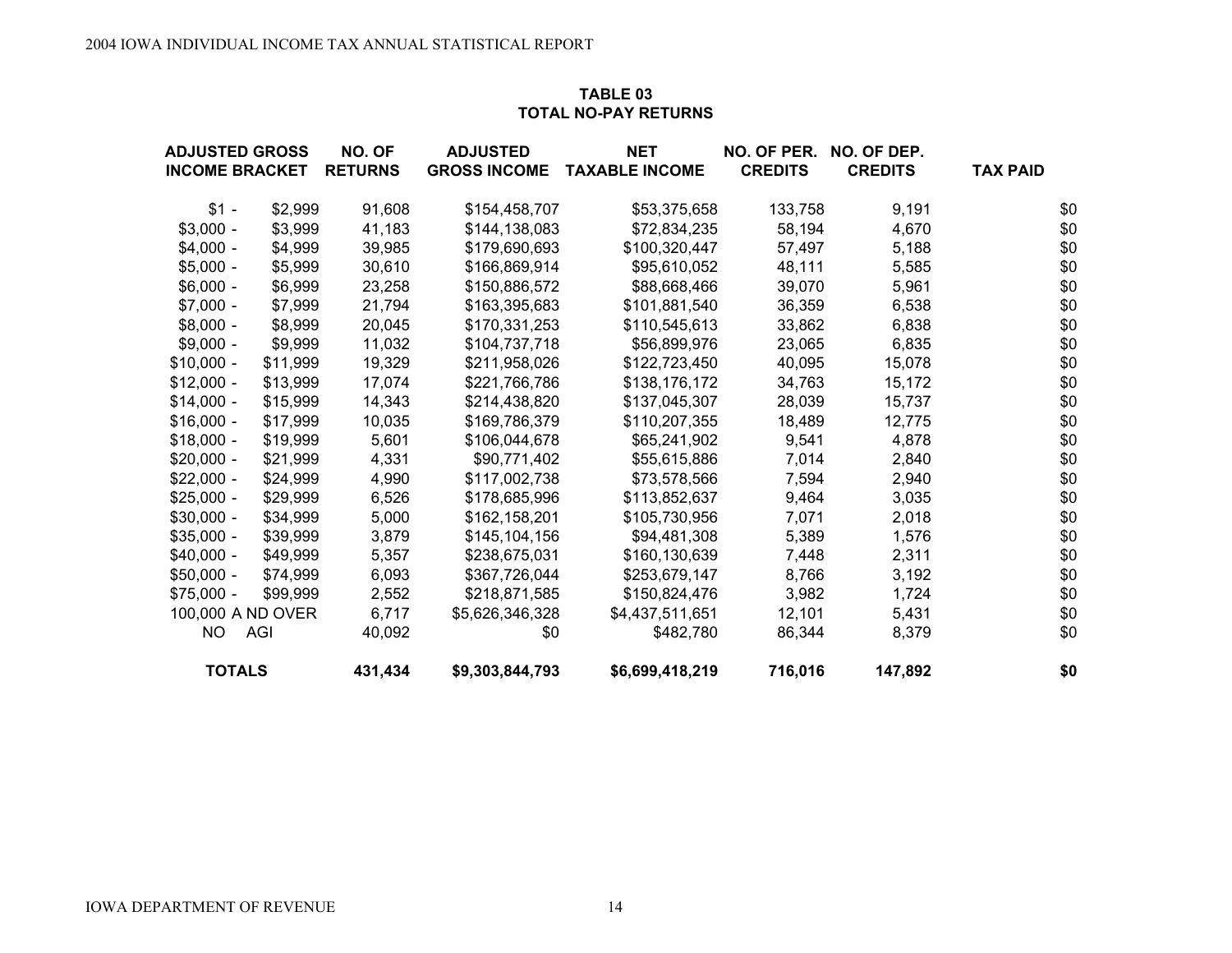## **TABLE 04TOTAL SINGLE PAY RETURNS**

| <b>ADJUSTED GROSS</b> |          | NO. OF         | <b>ADJUSTED</b>     | <b>NET</b>            | NO. OF PER.    | NO. OF DEP.    |                 |
|-----------------------|----------|----------------|---------------------|-----------------------|----------------|----------------|-----------------|
| <b>INCOME BRACKET</b> |          | <b>RETURNS</b> | <b>GROSS INCOME</b> | <b>TAXABLE INCOME</b> | <b>CREDITS</b> | <b>CREDITS</b> | <b>TAX PAID</b> |
| $$1 -$                | \$2,999  | 189            | \$353,263           | \$103,903             | 214            | 19             | \$4,756         |
| $$3,000 -$            | \$3,999  | 125            | \$437,795           | \$234,871             | 139            | $\mathbf 2$    | \$969           |
| $$4,000 -$            | \$4,999  | 160            | \$712,866           | \$462,251             | 182            | 8              | \$1,996         |
| $$5,000 -$            | \$5,999  | 6,125          | \$34,655,007        | \$24,249,663          | 6,184          | 13             | \$52,827        |
| $$6,000 -$            | \$6,999  | 9,159          | \$59,485,546        | \$42,906,124          | 9,786          | 5              | \$228,372       |
| $$7,000 -$            | \$7,999  | 8,017          | \$59,984,934        | \$44,550,952          | 9,115          | 14             | \$438,883       |
| $$8,000 -$            | \$8,999  | 6,712          | \$56,930,688        | \$42,972,005          | 8,030          | 18             | \$599,943       |
| $$9,000 -$            | \$9,999  | 13,434         | \$127,534,421       | \$98,458,380          | 15,583         | 164            | \$1,657,590     |
| $$10,000 -$           | \$11,999 | 24,832         | \$272,839,799       | \$213,548,588         | 29,134         | 548            | \$4,486,336     |
| $$12,000 -$           | \$13,999 | 23,405         | \$304,060,413       | \$241,430,539         | 27,150         | 807            | \$5,921,967     |
| $$14,000 -$           | \$15,999 | 22,874         | \$343,108,484       | \$274,379,254         | 26,540         | 1,298          | \$7,674,262     |
| $$16,000 -$           | \$17,999 | 24,117         | \$410,493,189       | \$327,942,642         | 29,804         | 3,914          | \$9,566,552     |
| $$18,000 -$           | \$19,999 | 26,233         | \$498,405,747       | \$398,171,943         | 34,443         | 8,947          | \$12,036,517    |
| $$20,000 -$           | \$21,999 | 26,505         | \$556,556,545       | \$446,142,784         | 34,955         | 9,925          | \$14,774,698    |
| $$22,000 -$           | \$24,999 | 37,752         | \$886,735,909       | \$711,930,129         | 50,121         | 14,778         | \$25,767,854    |
| $$25,000 -$           | \$29,999 | 56,254         | \$1,542,795,385     | \$1,233,968,538       | 74,231         | 21,998         | \$49,491,360    |
| $$30,000 -$           | \$34,999 | 44,973         | \$1,457,109,121     | \$1,154,291,264       | 58,755         | 16,498         | \$50,516,426    |
| $$35,000 -$           | \$39,999 | 34,378         | \$1,285,362,661     | \$1,005,177,474       | 44,779         | 12,222         | \$46,450,744    |
| $$40,000 -$           | \$49,999 | 42,874         | \$1,905,182,403     | \$1,457,762,707       | 56,075         | 15,496         | \$70,887,913    |
| $$50,000 -$           | \$74,999 | 35,679         | \$2,115,204,277     | \$1,569,349,284       | 47,406         | 12,233         | \$81,704,299    |
| $$75,000 -$           | \$99,999 | 8,596          | \$731,737,881       | \$529,371,668         | 11,732         | 2,786          | \$29,377,132    |
| 100,000 A ND OVER     |          | 8,796          | \$2,999,889,823     | \$2,212,932,523       | 12,309         | 2,456          | \$81,525,247    |
| <b>NO</b>             | AGI      | 49             | \$0                 | \$309,512             | 59             | 0              | \$39,087        |
| <b>TOTALS</b>         |          | 461,238        | \$15,649,576,157    | \$12,030,646,998      | 586,726        | 124,149        | \$493,205,730   |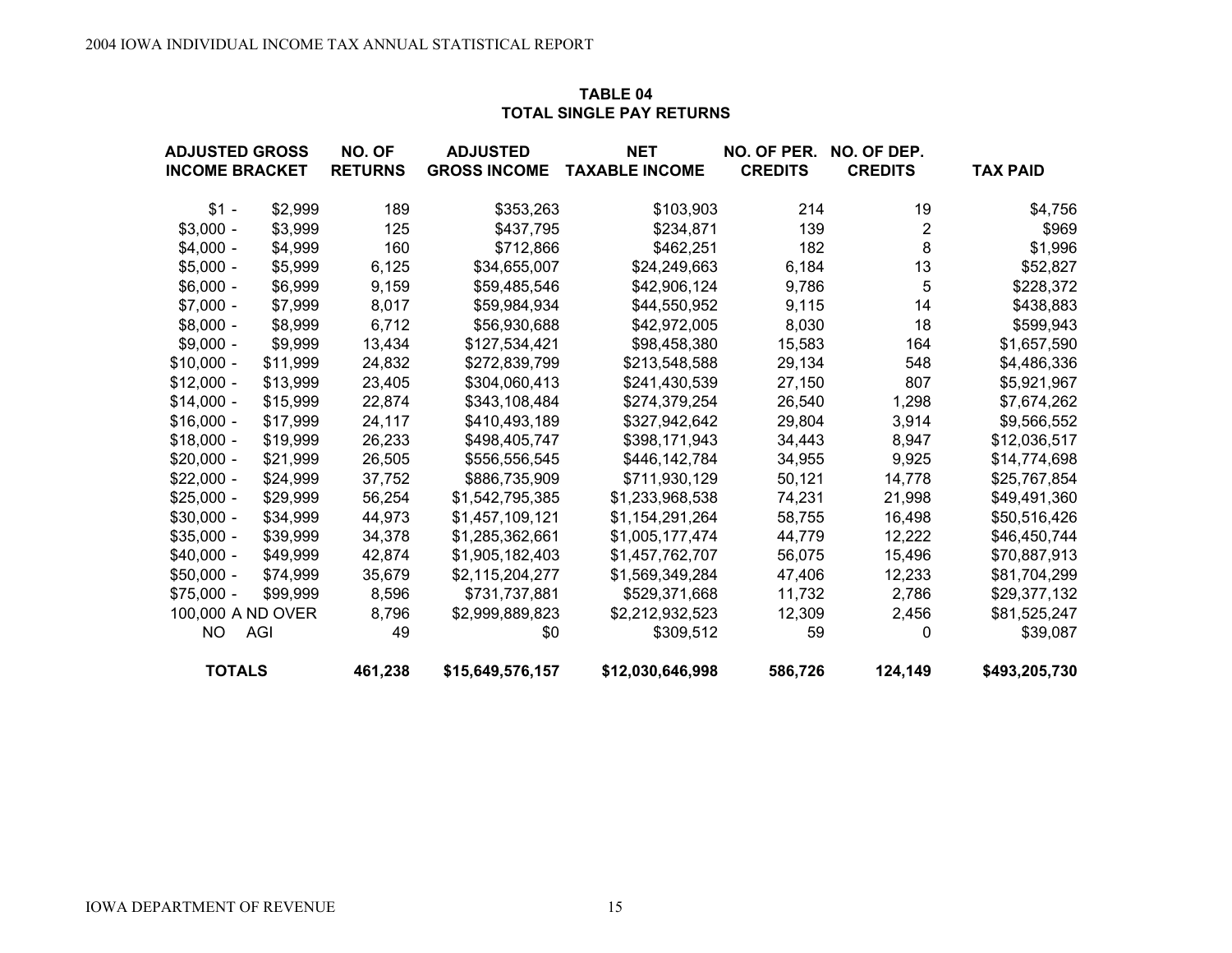## **TABLE 05TOTAL SINGLE NO-PAY RETURNS**

| <b>ADJUSTED GROSS</b> |          | NO. OF         | <b>ADJUSTED</b>     | <b>NET</b>            | NO. OF PER.    | NO. OF DEP.    |                 |
|-----------------------|----------|----------------|---------------------|-----------------------|----------------|----------------|-----------------|
| <b>INCOME BRACKET</b> |          | <b>RETURNS</b> | <b>GROSS INCOME</b> | <b>TAXABLE INCOME</b> | <b>CREDITS</b> | <b>CREDITS</b> | <b>TAX PAID</b> |
| $$1 -$                | \$2,999  | 55,083         | \$96,361,368        | \$22,524,403          | 67,995         | 5,543          | \$0             |
| $$3,000 -$            | \$3,999  | 25,683         | \$89,886,943        | \$43,695,323          | 31,340         | 3,024          | \$0             |
| $$4,000 -$            | \$4,999  | 26,424         | \$118,896,501       | \$69,062,016          | 32,355         | 3,247          | \$0             |
| $$5,000 -$            | \$5,999  | 20,170         | \$109,762,577       | \$67,269,356          | 26,437         | 3,511          | \$0             |
| $$6,000 -$            | \$6,999  | 15,345         | \$99,605,164        | \$64,204,112          | 21,186         | 3,849          | \$0             |
| $$7,000 -$            | \$7,999  | 15,030         | \$112,750,002       | \$77,117,884          | 20,343         | 4,202          | \$0             |
| $$8,000 -$            | \$8,999  | 14,112         | \$119,947,086       | \$84,807,773          | 19,288         | 4,532          | \$0             |
| $$9,000 -$            | \$9,999  | 5,642          | \$53,535,788        | \$29,281,463          | 9,623          | 4,538          | \$0             |
| $$10,000 -$           | \$11,999 | 10,219         | \$112,167,791       | \$65,828,234          | 18,089         | 9,946          | \$0             |
| $$12,000 -$           | \$13,999 | 9,287          | \$120,658,804       | \$77,566,818          | 16,825         | 9,969          | \$0             |
| $$14,000 -$           | \$15,999 | 8,563          | \$128,230,293       | \$86,133,863          | 15,813         | 9,993          | \$0             |
| $$16,000 -$           | \$17,999 | 5,896          | \$99,596,975        | \$67,900,053          | 10,676         | 7,652          | \$0             |
| $$18,000 -$           | \$19,999 | 2,959          | \$56,028,279        | \$36,481,010          | 4,905          | 2,622          | \$0             |
| $$20,000 -$           | \$21,999 | 2,147          | \$44,941,481        | \$29,066,881          | 3,376          | 1,515          | \$0             |
| $$22,000 -$           | \$24,999 | 2,296          | \$53,763,871        | \$34,319,036          | 3,445          | 1,433          | \$0             |
| $$25,000 -$           | \$29,999 | 2,604          | \$71,105,956        | \$43,420,373          | 3,689          | 976            | \$0             |
| $$30,000 -$           | \$34,999 | 1,754          | \$56,759,978        | \$34,677,112          | 2,424          | 442            | \$0             |
| $$35,000 -$           | \$39,999 | 1,181          | \$44,180,856        | \$25,431,781          | 1,661          | 271            | \$0             |
| $$40,000 -$           | \$49,999 | 1,383          | \$61,211,579        | \$36,680,881          | 1,868          | 250            | \$0             |
| $$50,000 -$           | \$74,999 | 1,068          | \$63,326,809        | \$39,528,705          | 1,397          | 215            | \$0             |
| $$75,000 -$           | \$99,999 | 306            | \$26,148,284        | \$16,294,665          | 415            | 71             | \$0             |
| 100,000 A ND OVER     |          | 716            | \$623,380,202       | \$485,933,272         | 966            | 149            | \$0             |
| <b>NO</b>             | AGI      | 16,420         | \$0                 | \$64,445              | 24,077         | 1,207          | \$0             |
| <b>TOTALS</b>         |          | 244,288        | \$2,362,246,587     | \$1,537,289,459       | 338,193        | 79,157         | \$0             |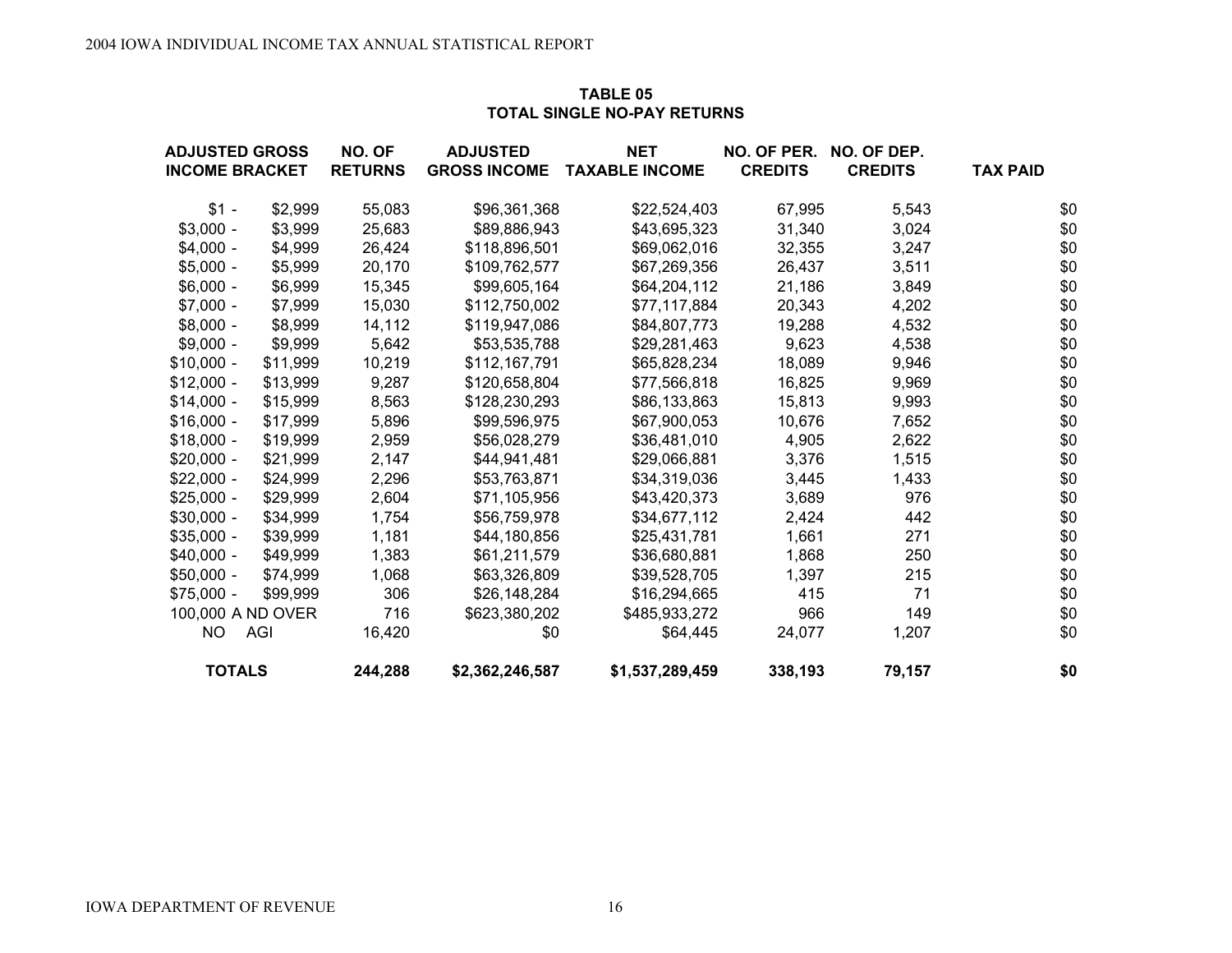| TOTAL MARRIED JOINT PAT RETURNS                |         |                          |                                        |                                     |                               |                               |                 |  |  |  |  |
|------------------------------------------------|---------|--------------------------|----------------------------------------|-------------------------------------|-------------------------------|-------------------------------|-----------------|--|--|--|--|
| <b>ADJUSTED GROSS</b><br><b>INCOME BRACKET</b> |         | NO. OF<br><b>RETURNS</b> | <b>ADJUSTED</b><br><b>GROSS INCOME</b> | <b>NET</b><br><b>TAXABLE INCOME</b> | NO. OF PER.<br><b>CREDITS</b> | NO. OF DEP.<br><b>CREDITS</b> | <b>TAX PAID</b> |  |  |  |  |
| $$1 -$                                         | \$2,999 | 39                       | \$61,863                               | \$2,587                             | 131                           | 12                            | \$11,108        |  |  |  |  |
| $$3.000 -$                                     | \$3,999 | 8                        | \$28,717                               | \$266                               | 29                            | 0                             | \$1,812         |  |  |  |  |
| $$4.000 -$                                     | \$4.999 | 18                       | \$80,809                               | \$64,571                            | 62                            | 6                             | \$1,372         |  |  |  |  |
| $$5,000 -$                                     | \$5,999 | 10                       | \$55,330                               | \$25,197                            | 35                            |                               | \$993           |  |  |  |  |
| $$6.000 -$                                     | \$6,999 | 18                       | \$115,968                              | \$49,466                            | 57                            | 6                             | \$2,257         |  |  |  |  |
| $$7.000 -$                                     | \$7.999 | 32                       | \$242.251                              | \$159,790                           | 97                            | 6                             | \$1,100         |  |  |  |  |
| $$8000 -$                                      | \$8999  | 32                       | \$272696                               | \$152404                            | 104                           |                               | \$118           |  |  |  |  |

#### **TABLE 06TOTAL MARRIED JOINT PAY RETURNS**

| <b>TOTALS</b>     |            | 114,934 | \$10,701,766,203 | \$7,782,931,758 | 261,287 | 130,955 | \$271,074,706 |
|-------------------|------------|---------|------------------|-----------------|---------|---------|---------------|
| <b>NO</b>         | <b>AGI</b> | 51      | \$0              | \$388,898       | 150     | 20      | \$46,530      |
| 100,000 A ND OVER |            | 15,639  | \$6,602,863,743  | \$4,681,678,665 | 34,007  | 22,343  | \$137,245,935 |
| $$75,000 -$       | \$99,999   | 9,588   | \$822,998,647    | \$609,185,541   | 20,581  | 13,184  | \$30,891,828  |
| $$50,000 -$       | \$74,999   | 20,074  | \$1,222,998,397  | \$926,856,414   | 42,849  | 25,997  | \$44,670,149  |
| $$40,000 -$       | \$49,999   | 13,688  | \$613,056,883    | \$474,315,674   | 29,585  | 17,115  | \$21,495,500  |
| $$35,000 -$       | \$39,999   | 8,493   | \$318,103,811    | \$247,736,666   | 18,496  | 10,767  | \$10,611,602  |
| $$30,000 -$       | \$34,999   | 9,389   | \$304,610,669    | \$236,608,856   | 20,706  | 11,537  | \$9,452,006   |
| $$25,000 -$       | \$29,999   | 11,222  | \$308,109,998    | \$237,341,447   | 25,282  | 12,804  | \$8,394,586   |
| $$22,000 -$       | \$24,999   | 7,127   | \$167,453,181    | \$126,601,642   | 16,737  | 7,318   | \$3,803,754   |
| $$20,000 -$       | \$21,999   | 4,662   | \$97,875,579     | \$72,961,114    | 11,146  | 4,424   | \$1,810,022   |
| $$18,000 -$       | \$19,999   | 4,796   | \$91,191,880     | \$66,579,482    | 11,887  | 3,804   | \$1,292,065   |
| $$16,000 -$       | \$17,999   | 4,105   | \$69,826,137     | \$48,924,801    | 11,011  | 1,248   | \$790,244     |
| $$14,000 -$       | \$15,999   | 3,244   | \$49,092,892     | \$32,914,317    | 9,252   | 268     | \$351,466     |
| $$12,000 -$       | \$13,999   | 1,515   | \$19,746,537     | \$12,462,067    | 5,149   | 58      | \$146,918     |
| $$10,000 -$       | \$11,999   | 1,053   | \$11,717,305     | \$7,139,658     | 3,550   | 28      | \$48,993      |
| $$9,000 -$        | \$9,999    | 131     | \$1,262,910      | \$782,235       | 384     | 6       | \$3,348       |
| $$8,000 -$        | \$8,999    | 32      | \$272,696        | \$152,404       | 104     | 3       | \$1,118       |
| $$7,000 -$        | \$7,999    | 32      | \$242,251        | \$159,790       | 97      | 6       | \$1,100       |
| $$6,000 -$        | \$6,999    | 18      | \$115,968        | \$49,466        | 57      | 6       | \$2,257       |
| $$5,000 -$        | \$5,999    | 10      | \$55,330         | \$25,197        | 35      |         | \$993         |
| $$4,000 -$        | \$4,999    | 18      | \$80,809         | \$64,571        | 62      | 6       | \$1,372       |
| $$3,000 -$        | \$3,999    | 8       | \$28,717         | \$266           | 29      | 0       | \$1,812       |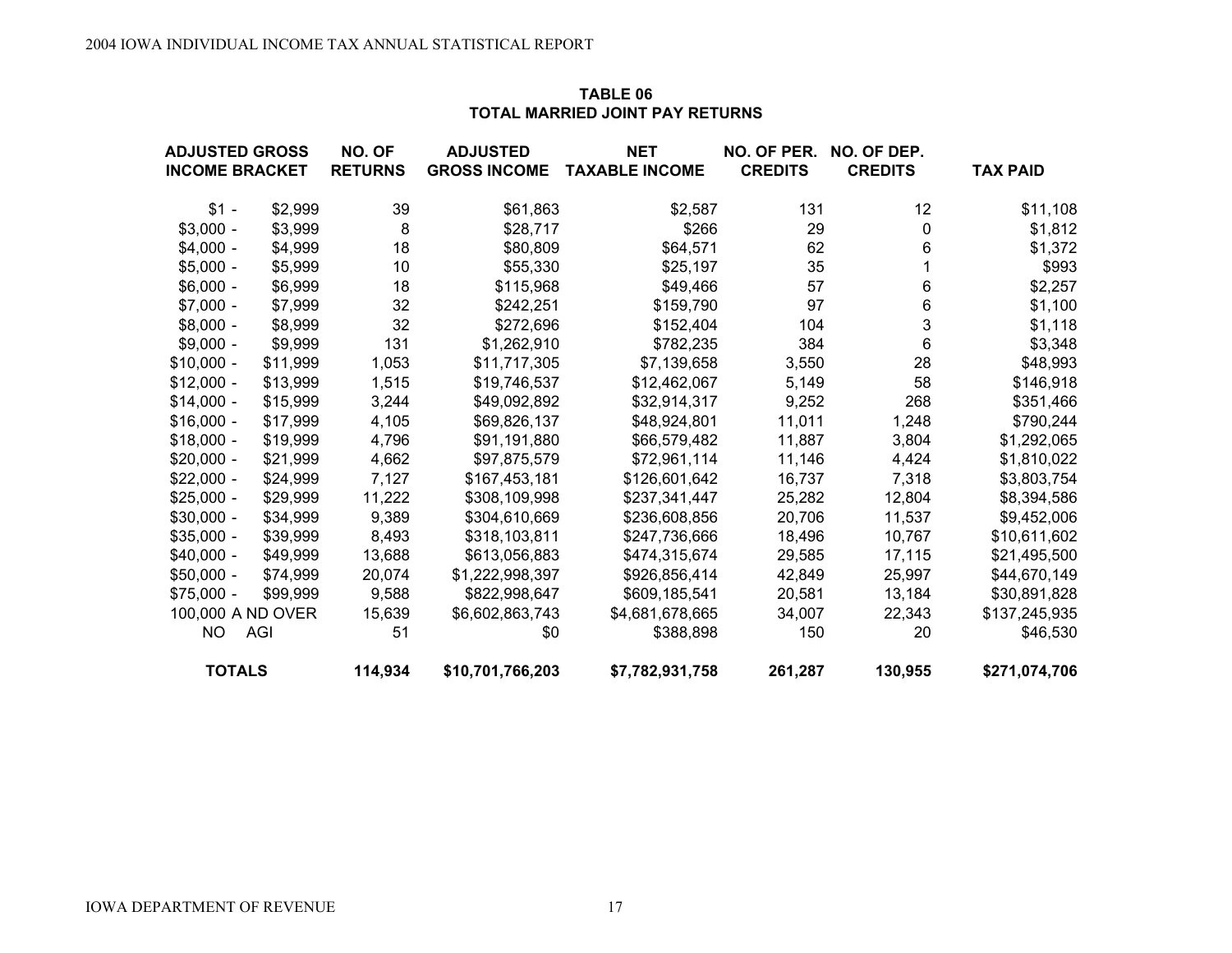| TABLE 07                           |
|------------------------------------|
| TOTAL MARRIED JOINT NO-PAY RETURNS |

| <b>ADJUSTED GROSS</b> |                   | NO. OF         | <b>ADJUSTED</b>     | <b>NET</b>            | NO. OF PER.    | NO. OF DEP.    |                 |
|-----------------------|-------------------|----------------|---------------------|-----------------------|----------------|----------------|-----------------|
| <b>INCOME BRACKET</b> |                   | <b>RETURNS</b> | <b>GROSS INCOME</b> | <b>TAXABLE INCOME</b> | <b>CREDITS</b> | <b>CREDITS</b> | <b>TAX PAID</b> |
| $$1 -$                | \$2,999           | 9,277          | \$14,265,069        | \$91,444              | 31,638         | 1,869          | \$0             |
| $$3,000 -$            | \$3,999           | 3,398          | \$11,909,089        | \$182,434             | 11,444         | 816            | \$0             |
| $$4,000 -$            | \$4,999           | 3,413          | \$15,374,164        | \$1,800,586           | 11,354         | 973            | \$0             |
| $$5,000 -$            | \$5,999           | 3,501          | \$19,241,044        | \$4,595,509           | 11,466         | 1,016          | \$0             |
| $$6,000 -$            | \$6,999           | 3,510          | \$22,841,939        | \$7,335,517           | 11,416         | 1,061          | \$0             |
| $$7,000 -$            | \$7,999           | 3,691          | \$27,678,800        | \$11,223,371          | 11,663         | 1,402          | \$0             |
| $$8,000 -$            | \$8,999           | 3,591          | \$30,517,078        | \$13,953,864          | 11,395         | 1,426          | \$0             |
| $$9,000 -$            | \$9,999           | 3,528          | \$33,538,671        | \$16,714,568          | 10,985         | 1,535          | \$0             |
| $$10,000 -$           | \$11,999          | 6,252          | \$68,540,172        | \$37,363,315          | 18,409         | 3,796          | \$0             |
| $$12,000 -$           | \$13,999          | 5,637          | \$73,205,932        | \$42,951,014          | 15,348         | 4,078          | \$0             |
| $$14,000 -$           | \$15,999          | 4,003          | \$59,553,962        | \$33,366,189          | 10,107         | 4,943          | \$0             |
| $$16,000 -$           | \$17,999          | 2,532          | \$42,870,247        | \$23,794,540          | 5,948          | 4,422          | \$0             |
| $$18,000 -$           | \$19,999          | 1,157          | \$21,831,050        | \$8,788,831           | 2,956          | 1,721          | \$0             |
| $$20,000 -$           | \$21,999          | 791            | \$16,604,345        | \$5,456,980           | 2,054          | 906            | \$0             |
| $$22,000 -$           | \$24,999          | 800            | \$18,718,931        | \$6,340,066           | 2,055          | 899            | \$0             |
| $$25,000 -$           | \$29,999          | 988            | \$27,029,129        | \$9,966,069           | 2,554          | 1,130          | \$0             |
| $$30,000 -$           | \$34,999          | 754            | \$24,521,047        | \$10,149,297          | 1,948          | 695            | \$0             |
| $$35,000 -$           | \$39,999          | 560            | \$21,001,942        | \$9,838,444           | 1,390          | 528            | \$0             |
| $$40,000 -$           | \$49,999          | 921            | \$41,243,428        | \$22,114,689          | 2,271          | 830            | \$0             |
| $$50,000 -$           | \$74,999          | 1,480          | \$91,042,302        | \$58,211,114          | 3,465          | 1,337          | \$0             |
| $$75,000 -$           | \$99,999          | 919            | \$79,072,600        | \$52,820,358          | 2,102          | 974            | \$0             |
|                       | 100,000 A ND OVER | 3,585          | \$3,401,391,947     | \$2,689,914,438       | 8,313          | 3,842          | \$0             |
| <b>NO</b>             | <b>AGI</b>        | 16,164         | \$0                 | \$38,013              | 51,305         | 6,188          | \$0             |
| <b>TOTALS</b>         |                   | 80,452         | \$4,161,992,888     | \$3,067,010,650       | 241,586        | 46,387         | \$0             |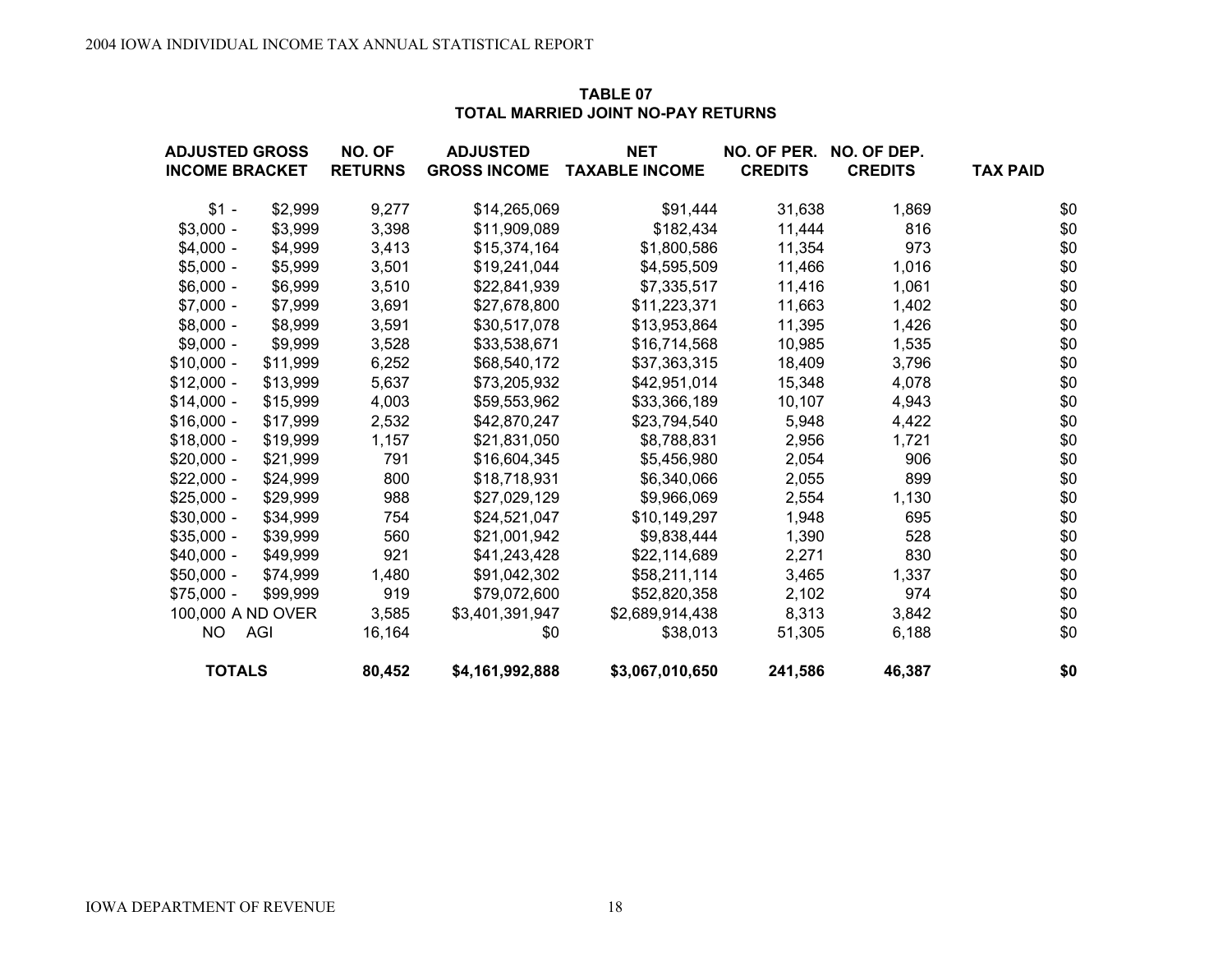| <b>TABLE 08</b>                    |
|------------------------------------|
| TOTAL MARRIED SEPARATE PAY RETURNS |

| <b>ADJUSTED GROSS</b> |          | NO. OF         | <b>ADJUSTED</b>     | <b>NET</b>            | NO. OF PER.    | NO. OF DEP.    |                 |
|-----------------------|----------|----------------|---------------------|-----------------------|----------------|----------------|-----------------|
| <b>INCOME BRACKET</b> |          | <b>RETURNS</b> | <b>GROSS INCOME</b> | <b>TAXABLE INCOME</b> | <b>CREDITS</b> | <b>CREDITS</b> | <b>TAX PAID</b> |
| $$1 -$                | \$2,999  | 726            | \$1,370,857         | \$3,021,803           | 787            | 66             | \$44,408        |
| $$3,000 -$            | \$3,999  | 958            | \$3,451,864         | \$4,061,004           | 1,016          | 32             | \$29,463        |
| $$4,000 -$            | \$4,999  | 3,580          | \$16,364,197        | \$15,635,008          | 3,740          | 74             | \$75,726        |
| $$5,000 -$            | \$5,999  | 6,804          | \$37,713,190        | \$32,571,756          | 7,385          | 141            | \$202,953       |
| $$6,000 -$            | \$6,999  | 9,662          | \$62,959,858        | \$51,848,182          | 11,439         | 388            | \$439,641       |
| $$7,000 -$            | \$7,999  | 11,118         | \$83,456,477        | \$67,596,357          | 13,526         | 741            | \$790,578       |
| $$8,000 -$            | \$8,999  | 12,247         | \$104,194,438       | \$83,692,881          | 15,118         | 1,095          | \$1,237,548     |
| $$9,000 -$            | \$9,999  | 12,843         | \$121,991,554       | \$97,938,771          | 15,785         | 1,470          | \$1,716,135     |
| $$10,000 -$           | \$11,999 | 27,297         | \$300,474,275       | \$241,032,660         | 33,222         | 4,103          | \$5,009,289     |
| $$12,000 -$           | \$13,999 | 28,862         | \$375,219,330       | \$302,263,384         | 34,430         | 5,372          | \$7,399,072     |
| $$14,000 -$           | \$15,999 | 30,438         | \$456,864,617       | \$368,769,706         | 35,688         | 6,908          | \$10,367,160    |
| $$16,000 -$           | \$17,999 | 31,914         | \$542,960,897       | \$439,896,856         | 36,677         | 8,393          | \$13,854,226    |
| $$18,000 -$           | \$19,999 | 33,685         | \$640,234,433       | \$519,797,950         | 38,108         | 10,328         | \$17,812,922    |
| $$20,000 -$           | \$21,999 | 35,006         | \$735,214,984       | \$597,627,014         | 38,876         | 12,408         | \$21,829,140    |
| $$22,000 -$           | \$24,999 | 54,456         | \$1,279,720,753     | \$1,039,363,317       | 59,861         | 22,401         | \$40,477,701    |
| $$25,000 -$           | \$29,999 | 91,218         | \$2,506,721,315     | \$2,029,540,510       | 98,654         | 45,803         | \$85,472,184    |
| $$30,000 -$           | \$34,999 | 84,859         | \$2,754,226,434     | \$2,214,993,497       | 90,556         | 51,412         | \$99,947,492    |
| $$35,000 -$           | \$39,999 | 74,393         | \$2,784,542,347     | \$2,221,538,340       | 78,772         | 51,552         | \$105,522,855   |
| $$40,000 -$           | \$49,999 | 104,892        | \$4,672,365,606     | \$3,683,374,711       | 110,778        | 83,178         | \$183,792,622   |
| $$50,000 -$           | \$74,999 | 104,461        | \$6,243,578,741     | \$4,808,043,783       | 111,290        | 94,992         | \$261,331,207   |
| $$75,000 -$           | \$99,999 | 31,126         | \$2,659,213,552     | \$1,994,688,194       | 33,781         | 30,835         | \$118,887,078   |
| 100,000 A ND OVER     |          | 37,468         | \$10,871,411,666    | \$7,867,989,968       | 42,397         | 37,696         | \$398,687,624   |
| <b>NO</b>             | AGI      | 122            | \$0                 | \$628,427             | 141            | 23             | \$29,576        |
| <b>TOTALS</b>         |          | 828,135        | \$37,254,251,385    | \$28,685,914,079      | 912,027        | 469,411        | \$1,374,956,600 |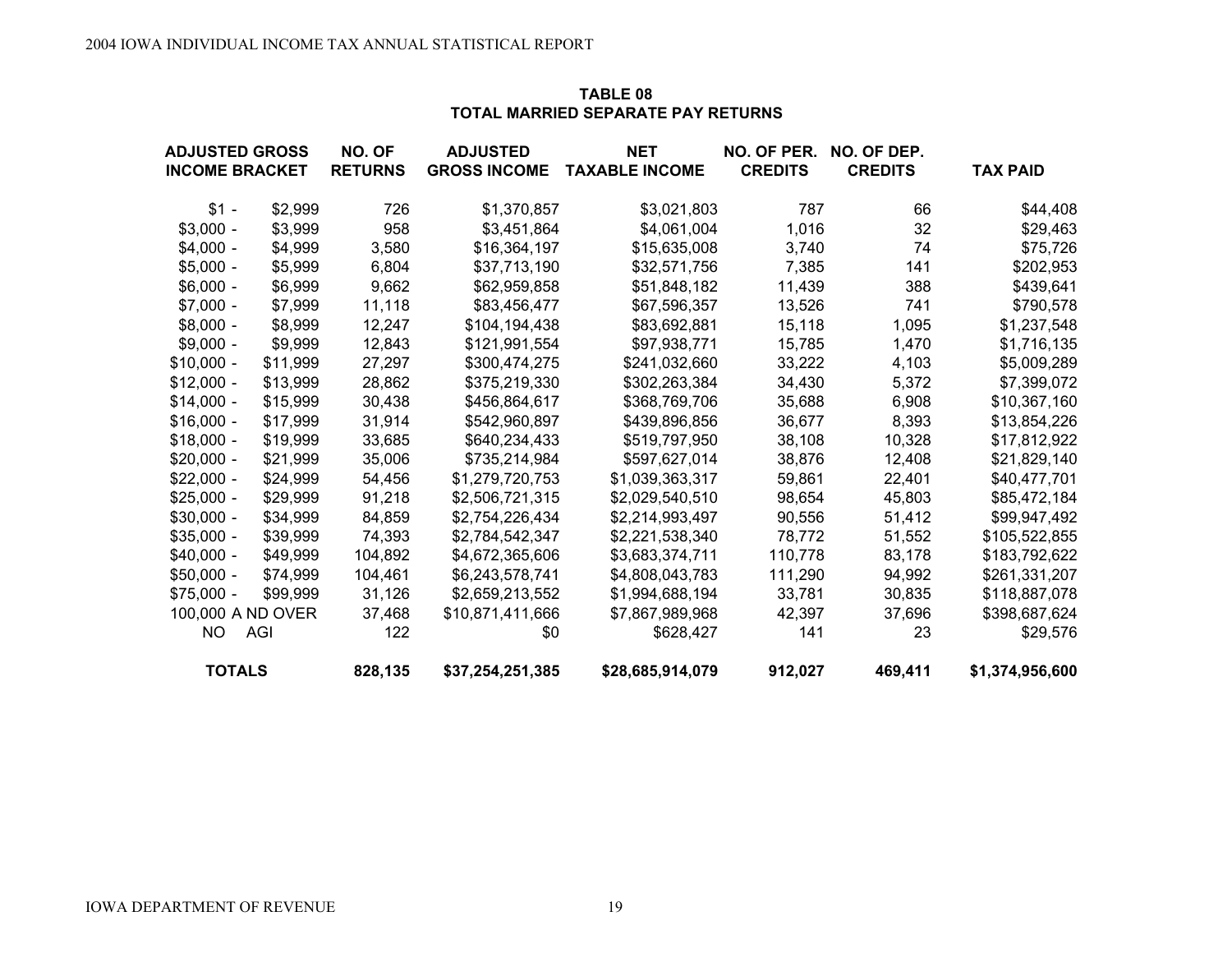| TABLE 09                              |  |
|---------------------------------------|--|
| TOTAL MARRIED SEPARATE NO-PAY RETURNS |  |

| <b>ADJUSTED GROSS</b> |          | NO. OF         | <b>ADJUSTED</b>     | <b>NET</b>            | NO. OF PER.    | NO. OF DEP.    |                 |
|-----------------------|----------|----------------|---------------------|-----------------------|----------------|----------------|-----------------|
| <b>INCOME BRACKET</b> |          | <b>RETURNS</b> | <b>GROSS INCOME</b> | <b>TAXABLE INCOME</b> | <b>CREDITS</b> | <b>CREDITS</b> | <b>TAX PAID</b> |
| $$1 -$                | \$2,999  | 27,248         | \$43,832,270        | \$30,759,811          | 34,125         | 1,779          | \$0             |
| $$3,000 -$            | \$3,999  | 12,102         | \$42,342,051        | \$28,956,478          | 15,410         | 830            | \$0             |
| $$4,000 -$            | \$4,999  | 10,148         | \$45,420,028        | \$29,457,845          | 13,788         | 968            | \$0             |
| $$5,000 -$            | \$5,999  | 6,939          | \$37,866,293        | \$23,745,187          | 10,208         | 1,058          | \$0             |
| $$6,000 -$            | \$6,999  | 4,403          | \$28,439,469        | \$17,128,837          | 6,468          | 1,051          | \$0             |
| $$7,000 -$            | \$7,999  | 3,073          | \$22,966,881        | \$13,540,285          | 4,353          | 934            | \$0             |
| $$8,000 -$            | \$8,999  | 2,342          | \$19,867,089        | \$11,783,976          | 3,179          | 880            | \$0             |
| $$9,000 -$            | \$9,999  | 1,862          | \$17,663,259        | \$10,903,945          | 2,457          | 762            | \$0             |
| $$10,000 -$           | \$11,999 | 2,858          | \$31,250,063        | \$19,531,901          | 3,597          | 1,336          | \$0             |
| $$12,000 -$           | \$13,999 | 2,150          | \$27,902,050        | \$17,658,340          | 2,590          | 1,125          | \$0             |
| $$14,000 -$           | \$15,999 | 1,777          | \$26,654,565        | \$17,545,255          | 2,119          | 801            | \$0             |
| $$16,000 -$           | \$17,999 | 1,607          | \$27,319,157        | \$18,512,762          | 1,865          | 701            | \$0             |
| $$18,000 -$           | \$19,999 | 1,485          | \$28,185,349        | \$19,972,061          | 1,680          | 535            | \$0             |
| $$20,000 -$           | \$21,999 | 1,393          | \$29,225,576        | \$21,092,025          | 1,584          | 419            | \$0             |
| $$22,000 -$           | \$24,999 | 1,894          | \$44,519,936        | \$32,919,464          | 2,094          | 608            | \$0             |
| $$25,000 -$           | \$29,999 | 2,934          | \$80,550,911        | \$60,466,195          | 3,221          | 929            | \$0             |
| $$30,000 -$           | \$34,999 | 2,492          | \$80,877,176        | \$60,904,547          | 2,699          | 881            | \$0             |
| $$35,000 -$           | \$39,999 | 2,138          | \$79,921,358        | \$59,211,083          | 2,338          | 777            | \$0             |
| $$40,000 -$           | \$49,999 | 3,053          | \$136,220,024       | \$101,335,069         | 3,309          | 1,231          | \$0             |
| $$50,000 -$           | \$74,999 | 3,545          | \$213,356,933       | \$155,939,328         | 3,904          | 1,640          | \$0             |
| $$75,000 -$           | \$99,999 | 1,327          | \$113,650,701       | \$81,709,453          | 1,465          | 679            | \$0             |
| 100,000 A ND OVER     |          | 2,416          | \$1,601,574,179     | \$1,261,663,941       | 2,822          | 1,440          | \$0             |
| <b>NO</b>             | AGI      | 7,508          | \$0                 | \$380,322             | 10,962         | 984            | \$0             |
| <b>TOTALS</b>         |          | 106,694        | \$2,779,605,318     | \$2,095,118,110       | 136,237        | 22,348         | \$0             |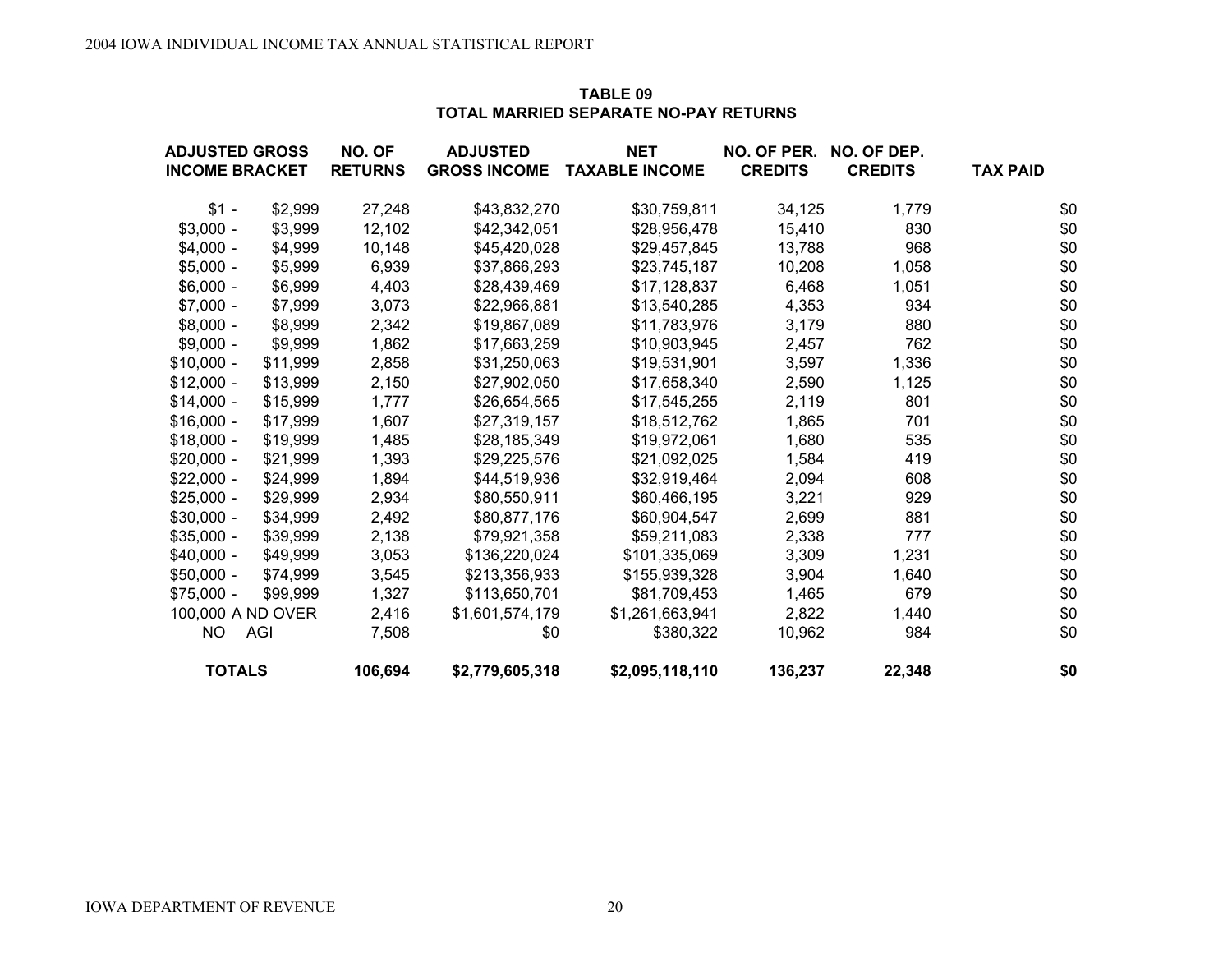#### **NO. OFADJUSTED NET NO. OF PERS. NO. OF DEP.COUNTY RETURNS GROSS INCOME TAXABLE INCOME CREDITS CREDITS TAX PAITAX PAID** ADAIR 4,784 \$122,663,856 \$96,421,021 6,850 2,126 \$4,293,432 ADAMS 2,436 \$56,105,309 \$44,080,413 3,561 1,149 \$1,892,585 ALLAMAKEE 8,030 \$198,298,773 \$154,035,636 11,289 3,928 \$6,013,903 APPANOOSE 6,922 \$158,677,894 \$124,359,048 9,957 3,344 \$5,420,671 AUDUBON 3,662 \$83,246,075 \$66,094,430 5,384 1,683 \$2,893,121 BENTON 15,090 \$443,775,810 \$345,590,430 20,030 7,496 \$16,789,508 BLACK HAWK 68,954 \$2,215,678,932 \$1,673,816,263 92,730 31,194 \$85,569,845 BOONE 15,289 \$454,383,573 \$350,929,326 20,446 6,988 \$17,255,160 BREMER 14,005 \$436,548,069 \$335,160,132 18,896 6,312 \$16,923,471 BUCHANAN 11,579 \$322,717,424 \$253,045,881 15,755 6,110 \$11,937,068 BUENA VISTA 11,048 \$312,337,383 \$244,818,420 15,415 6,232 \$11,658,857 BUTLER 8,814 \$230,817,093 \$182,413,472 12,273 3,773 \$8,500,697 CALHOUN 6,114 \$150,253,530 \$118,707,219 8,747 2,608 \$5,452,367 CARROLL 13,457 \$372,078,258 \$287,360,109 18,132 6,406 \$13,545,386 CASS 8,178 \$205,067,854 \$157,832,108 11,853 3,496 \$6,984,921 CEDAR 10,951 \$320,981,426 \$250,318,173 14,648 4,809 \$12,147,717 CERRO GORDO 26,391 \$792,641,512 \$606,621,847 35,670 11,191 \$30,029,554 CHEROKEE 7,430 \$190,616,751 \$151,167,401 10,436 3,234 \$6,820,282 CHICKASAW 7,505 \$193,853,903 \$153,311,604 10,267 3,497 \$6,986,575 CLARKE 5,097 \$124,944,128 \$97,064,278 7,148 2,531 \$4,342,438 CLAY 10,561 \$302,489,063 \$233,045,588 14,340 4,723 \$11,173,471 CLAYTON 10,425 \$251,034,776 \$195,070,274 14,580 4,836 \$7,876,845 CLINTON 27,835 \$771,156,771 \$599,777,556 38,229 13,574 \$28,672,587 CRAWFORD 8,960 \$228,879,563 \$180,776,604 12,709 5,047 \$8,185,681 DALLAS 28,188 \$1,298,139,602 \$965,295,894 35,822 15,063 \$52,122,314 DAVIS 4,300 \$100,185,366 \$78,895,684 6,191 2,491 \$3,360,512 DECATUR 3,822 \$85,666,994 \$65,365,245 5,537 1,897 \$2,695,594 DELAWARE 10,507 \$269,118,281 \$210,962,390 14,239 5,373 \$9,756,361 DES MOINES 23,470 \$665,224,785 \$511,097,572 32,569 10,993 \$24,560,852 DICKINSON 10,758 \$378,555,480 \$284,885,746 14,900 4,019 \$14,382,359 DUBUQUE 53,413 \$1,698,784,599 \$1,288,978,773 70,402 26,057 \$63,974,810 EMMET 5,933 \$149,891,651 \$117,391,983 8,192 2,712 \$5,167,736 FAYETTE 11,375 \$273,371,258 \$215,785,960 16,107 5,375 \$9,679,292 FLOYD 9,433 \$244,294,491 \$193,013,101 12,967 4,456 \$8,936,328 FRANKLIN 6,038 \$157,533,765 \$124,630,732 8,594 2,786 \$5,936,349

#### **TABLE 10TOTAL PAY AND NO-PAY RETURNS BY COUNTY**

IOWA DEPARTMENT OF REVENUE 21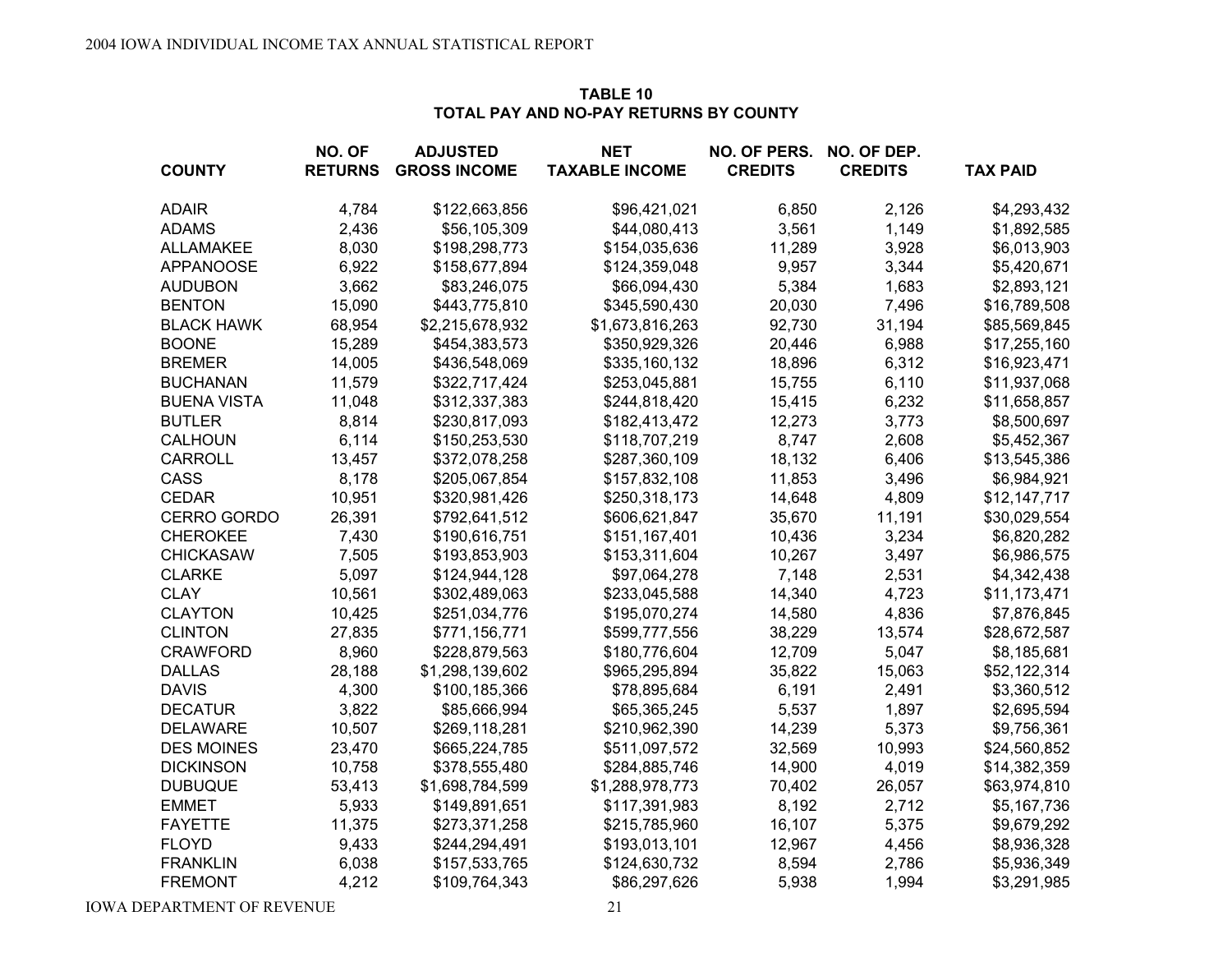| <b>COUNTY</b>     | NO. OF<br><b>RETURNS</b> | <b>ADJUSTED</b><br><b>GROSS INCOME</b> | <b>NET</b><br><b>TAXABLE INCOME</b> | NO. OF PERS.<br><b>CREDITS</b> | NO. OF DEP.<br><b>CREDITS</b> | <b>TAX PAID</b> |
|-------------------|--------------------------|----------------------------------------|-------------------------------------|--------------------------------|-------------------------------|-----------------|
|                   |                          |                                        |                                     |                                |                               |                 |
| <b>GREENE</b>     | 5,760                    | \$147,254,340                          | \$115,489,198                       | 8,260                          | 2,701                         | \$5,397,504     |
| <b>GRUNDY</b>     | 7,319                    | \$213,342,705                          | \$165,856,814                       | 10,081                         | 3,278                         | \$8,213,321     |
| <b>GUTHRIE</b>    | 6,368                    | \$187,157,873                          | \$143,763,525                       | 8,974                          | 2,866                         | \$6,831,784     |
| <b>HAMILTON</b>   | 9,396                    | \$290,846,643                          | \$221,719,873                       | 13,076                         | 4,475                         | \$10,872,465    |
| <b>HANCOCK</b>    | 6,953                    | \$184,624,850                          | \$145,811,159                       | 9,492                          | 3,225                         | \$6,860,600     |
| <b>HARDIN</b>     | 10,687                   | \$275,118,696                          | \$215,780,776                       | 15,083                         | 4,647                         | \$10,075,344    |
| <b>HARRISON</b>   | 8,290                    | \$225,166,959                          | \$171,703,698                       | 11,453                         | 4,114                         | \$5,703,565     |
| <b>HENRY</b>      | 11,187                   | \$302,306,082                          | \$236,407,229                       | 15,107                         | 5,387                         | \$11,136,175    |
| <b>HOWARD</b>     | 5,842                    | \$140,227,898                          | \$110,263,088                       | 8,184                          | 2,898                         | \$4,380,596     |
| <b>HUMBOLDT</b>   | 5,963                    | \$157,575,217                          | \$123,549,835                       | 8,398                          | 2,755                         | \$5,850,616     |
| <b>IDA</b>        | 4,404                    | \$123,335,630                          | \$96,542,029                        | 6,261                          | 2,093                         | \$4,288,636     |
| <b>IOWA</b>       | 10,095                   | \$321,056,924                          | \$247,754,427                       | 13,566                         | 4,670                         | \$11,481,254    |
| <b>JACKSON</b>    | 11,598                   | \$286,448,412                          | \$225,953,502                       | 16,035                         | 5,536                         | \$10,383,178    |
| <b>JASPER</b>     | 21,551                   | \$658,000,680                          | \$506,603,875                       | 29,028                         | 9,910                         | \$25,338,922    |
| <b>JEFFERSON</b>  | 8,155                    | \$258,191,629                          | \$195,254,246                       | 11,236                         | 3,828                         | \$9,815,003     |
| <b>JOHNSON</b>    | 64,082                   | \$2,474,161,016                        | \$1,849,546,543                     | 79,542                         | 25,948                        | \$99,809,188    |
| <b>JONES</b>      | 11,099                   | \$299,376,084                          | \$234,717,045                       | 15,180                         | 5,085                         | \$11,131,343    |
| <b>KEOKUK</b>     | 6,074                    | \$147,132,767                          | \$117,882,143                       | 8,680                          | 2,845                         | \$5,344,772     |
| <b>KOSSUTH</b>    | 9,784                    | \$245,607,023                          | \$191,403,771                       | 13,839                         | 4,526                         | \$8,443,353     |
| <b>LEE</b>        | 19,812                   | \$551,364,840                          | \$430,983,371                       | 27,714                         | 9,411                         | \$20,533,566    |
| <b>LINN</b>       | 117,377                  | \$4,337,315,130                        | \$3,266,958,692                     | 153,234                        | 54,682                        | \$174,048,232   |
| <b>LOUISA</b>     | 6,298                    | \$167,750,013                          | \$133,133,206                       | 8,673                          | 3,630                         | \$6,223,368     |
| <b>LUCAS</b>      | 4,917                    | \$122,085,851                          | \$95,589,979                        | 6,930                          | 2,429                         | \$4,466,702     |
| <b>LYON</b>       | 6,706                    | \$177,379,252                          | \$141,344,156                       | 9,198                          | 3,583                         | \$6,307,384     |
| <b>MADISON</b>    | 8,367                    | \$268,149,454                          | \$204,224,537                       | 11,208                         | 4,193                         | \$10,354,404    |
| <b>MAHASKA</b>    | 12,292                   | \$353,142,648                          | \$273,797,839                       | 16,713                         | 5,944                         | \$13,078,372    |
| <b>MARION</b>     | 18,910                   | \$591,799,986                          | \$449,988,412                       | 25,486                         | 9,349                         | \$22,086,318    |
| <b>MARSHALL</b>   | 22,319                   | \$650,826,552                          | \$507,181,516                       | 30,629                         | 11,544                        | \$24,465,007    |
| <b>MILLS</b>      | 7,684                    | \$250,568,180                          | \$188,456,093                       | 10,183                         | 3,699                         | \$6,685,686     |
| <b>MITCHELL</b>   | 6,124                    | \$156,633,136                          | \$124,138,004                       | 8,567                          | 2,997                         | \$5,421,892     |
| <b>MONONA</b>     | 5,183                    | \$129,194,960                          | \$100,336,358                       | 7,601                          | 2,390                         | \$4,408,137     |
| <b>MONROE</b>     | 4,193                    | \$112,374,020                          | \$88,567,325                        | 6,003                          | 2,053                         | \$3,931,589     |
| <b>MONTGOMERY</b> | 6,223                    | \$158,579,694                          | \$123,886,818                       | 8,834                          | 2,975                         | \$5,469,535     |
| <b>MUSCATINE</b>  | 24,022                   | \$799,434,021                          | \$618,570,943                       | 31,880                         | 12,535                        | \$32,498,620    |
| <b>OBRIEN</b>     | 8,823                    | \$225,330,738                          | \$177,896,601                       | 12,229                         | 4,035                         | \$7,817,898     |
| <b>OSCEOLA</b>    | 3,797                    | \$94,373,546                           | \$76,002,472                        | 5,194                          | 1,817                         | \$3,130,637     |

## **TABLE 10TOTAL PAY AND NO-PAY RETURNS BY COUNTY**

**IOWA DEPARTMENT OF REVENUE** 22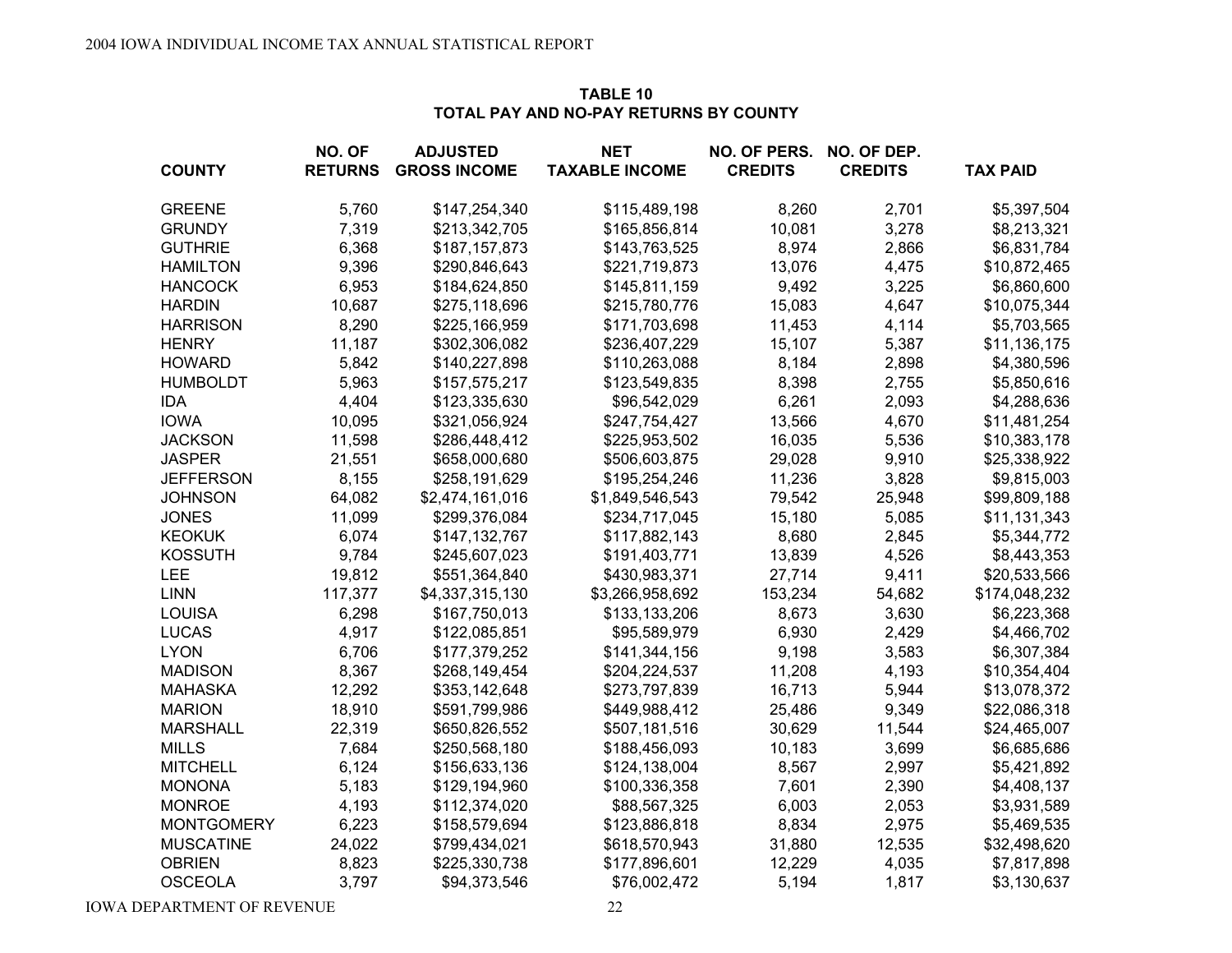|                      | NO. OF         | <b>ADJUSTED</b>     | NET                   | NO. OF PERS.   | NO. OF DEP.    |                 |
|----------------------|----------------|---------------------|-----------------------|----------------|----------------|-----------------|
| <b>COUNTY</b>        | <b>RETURNS</b> | <b>GROSS INCOME</b> | <b>TAXABLE INCOME</b> | <b>CREDITS</b> | <b>CREDITS</b> | <b>TAX PAID</b> |
| PAGE                 | 8,804          | \$231,747,343       | \$183,006,622         | 12,478         | 3,716          | \$8,492,555     |
| PALO ALTO            | 5,416          | \$136,969,122       | \$108,125,528         | 7,760          | 2,522          | \$5,065,346     |
| PLYMOUTH             | 15,086         | \$463,829,684       | \$362,427,761         | 20,309         | 7,955          | \$17,714,392    |
| <b>POCAHONTAS</b>    | 4,424          | \$103,114,674       | \$82,021,894          | 6,414          | 2,094          | \$3,598,945     |
| <b>POLK</b>          | 233,377        | \$9,451,590,305     | \$7,017,151,145       | 299,242        | 112,158        | \$383,049,788   |
| <b>POTTAWATTAMIE</b> | 48,316         | \$1,486,701,945     | \$1,104,333,388       | 65,527         | 23,600         | \$34,078,114    |
| <b>POWESHIEK</b>     | 10,806         | \$327,644,753       | \$249,266,679         | 14,855         | 4,619          | \$12,499,908    |
| <b>RINGGOLD</b>      | 2,679          | \$57,852,263        | \$44,997,189          | 4,011          | 1,243          | \$1,897,906     |
| <b>SAC</b>           | 6,263          | \$157,497,232       | \$125,742,924         | 8,999          | 2,842          | \$5,814,249     |
| <b>SCOTT</b>         | 89,680         | \$3,418,149,939     | \$2,579,812,856       | 120,494        | 44,739         | \$130,879,662   |
| <b>SHELBY</b>        | 7,635          | \$197,345,615       | \$151,299,312         | 10,799         | 3,558          | \$6,488,541     |
| <b>SIOUX</b>         | 17,891         | \$538,818,816       | \$412,278,817         | 23,970         | 10,045         | \$19,568,406    |
| <b>STORY</b>         | 43,053         | \$1,514,185,368     | \$1,143,043,194       | 55,009         | 17,003         | \$60,424,936    |
| <b>TAMA</b>          | 9,952          | \$257,976,064       | \$202,341,867         | 14,013         | 4,795          | \$9,452,000     |
| <b>TAYLOR</b>        | 3,311          | \$73,369,807        | \$58,735,499          | 4,888          | 1,583          | \$2,394,013     |
| <b>UNION</b>         | 6,971          | \$177,341,603       | \$138,069,064         | 9,829          | 3,074          | \$6,163,256     |
| <b>VAN BUREN</b>     | 4,062          | \$93,934,305        | \$74,716,129          | 5,961          | 1,910          | \$3,269,213     |
| <b>WAPELLO</b>       | 18,750         | \$508,061,486       | \$394,089,199         | 26,584         | 9,522          | \$18,630,541    |
| <b>WARREN</b>        | 24,582         | \$838,191,015       | \$634,502,680         | 31,748         | 12,309         | \$32,489,092    |
| <b>WASHINGTON</b>    | 12,333         | \$329,529,994       | \$255,105,652         | 16,959         | 6,155          | \$11,993,420    |
| <b>WAYNE</b>         | 3,253          | \$68,567,443        | \$54,200,740          | 4,900          | 1,513          | \$2,271,201     |
| <b>WEBSTER</b>       | 20,735         | \$600,906,758       | \$465,275,808         | 28,705         | 9,890          | \$22,920,989    |
| <b>WINNEBAGO</b>     | 7,189          | \$193,685,907       | \$152,808,392         | 9,819          | 3,213          | \$6,947,042     |
| <b>WINNESHIEK</b>    | 11,509         | \$334,687,909       | \$257,515,899         | 15,621         | 5,160          | \$12,588,037    |
| <b>WOODBURY</b>      | 54,151         | \$1,635,875,647     | \$1,246,206,828       | 73,188         | 30,906         | \$57,632,610    |
| <b>WORTH</b>         | 4,434          | \$114,794,636       | \$90,926,194          | 6,076          | 1,939          | \$3,905,044     |
| <b>WRIGHT</b>        | 7,916          | \$207,880,040       | \$162,215,467         | 11,240         | 3,735          | \$7,689,068     |
| NON-RESIDENT         | 160,543        | \$18,936,177,075    | \$14,087,217,290      | 224,104        | 73,053         | \$103,803,162   |
| <b>TOTALS</b>        | 1,835,741      | \$72,909,438,538    | \$55,198,911,054      | 2,476,056      | 872,407        | \$2,139,237,036 |

## **TABLE 10TOTAL PAY AND NO-PAY RETURNS BY COUNTY**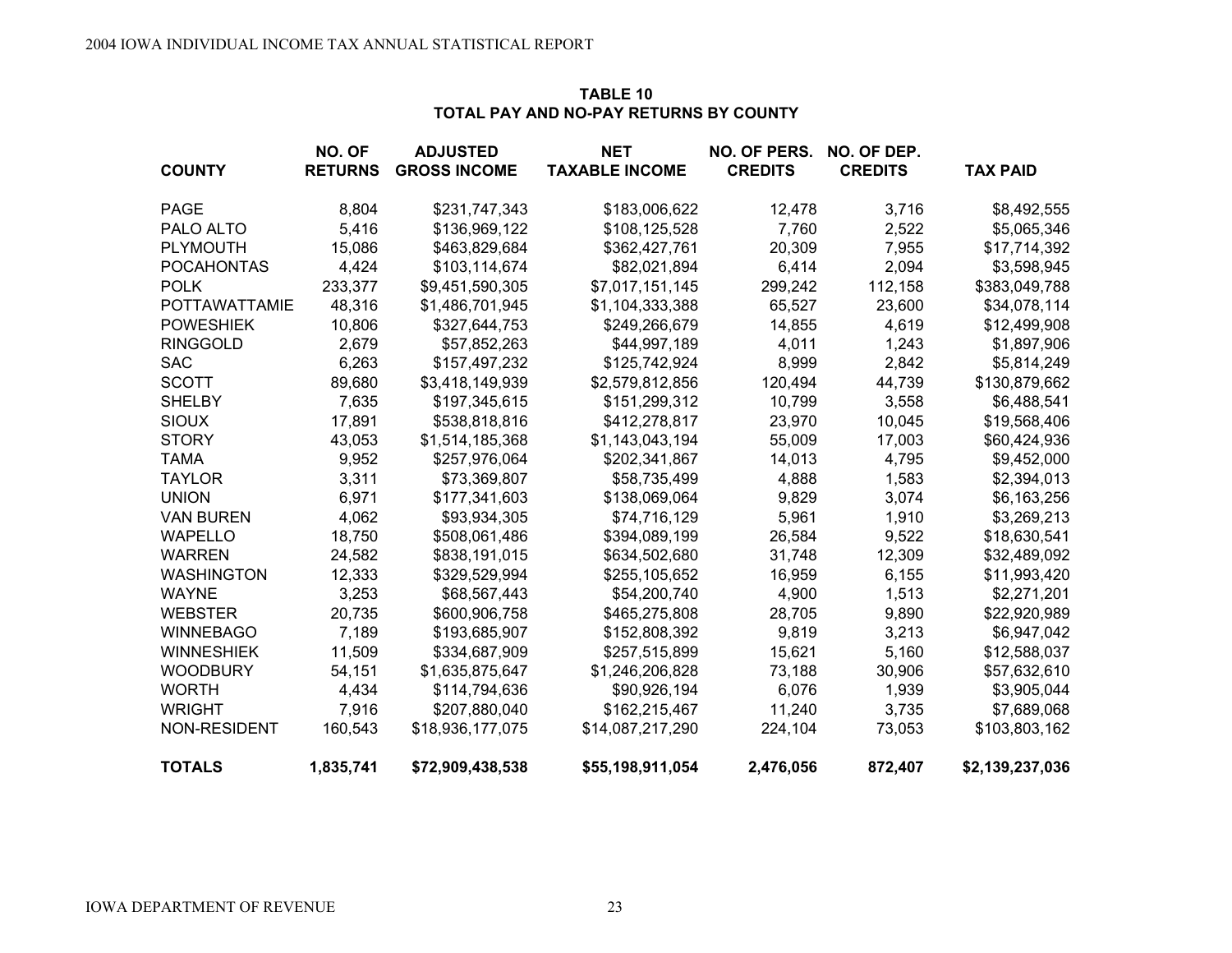| <b>ADJUSTED GROSS</b> |          | NO. OF         | <b>ADJUSTED</b>     | <b>FEDERAL TAX</b> | <b>ITEMIZED</b>  | <b>TAXABLE</b>   |                 |
|-----------------------|----------|----------------|---------------------|--------------------|------------------|------------------|-----------------|
| <b>INCOME BRACKET</b> |          | <b>RETURNS</b> | <b>GROSS INCOME</b> | <b>DEDUCTION</b>   | <b>DEDUCTION</b> | <b>INCOME</b>    | <b>TAX PAID</b> |
| $$1 -$                | \$2,999  | 21,438         | \$34,888,750        | $-$ \$3,837,114    | \$23,849,987     | \$29,269,758     | \$48,319        |
| $$3,000 -$            | \$3,999  | 9,896          | \$34,660,418        | -\$487,081         | \$20,467,228     | \$23,610,117     | \$21,908        |
| $$4,000 -$            | \$4,999  | 10,278         | \$46,241,697        | \$176,671          | \$24,843,528     | \$30,157,190     | \$64,087        |
| $$5,000 -$            | \$5,999  | 10,250         | \$56,389,958        | \$977,993          | \$27,908,777     | \$36,309,771     | \$165,100       |
| $$6,000 -$            | \$6,999  | 10,648         | \$69,206,528        | \$1,375,609        | \$31,195,165     | \$44,523,034     | \$324,041       |
| $$7,000 -$            | \$7,999  | 10,664         | \$80,005,307        | \$2,270,822        | \$33,234,574     | \$52,135,086     | \$520,126       |
| $$8,000 -$            | \$8,999  | 11,179         | \$95,060,461        | \$2,931,387        | \$36,447,238     | \$62,485,632     | \$793,676       |
| $$9,000 -$            | \$9,999  | 12,276         | \$116,586,882       | \$3,691,187        | \$47,578,479     | \$75,823,818     | \$1,126,813     |
| $$10,000 -$           | \$11,999 | 24,676         | \$271,290,290       | \$10,055,240       | \$96,083,846     | \$180,461,634    | \$3,291,617     |
| $$12,000 -$           | \$13,999 | 25,113         | \$326,684,429       | \$13,889,130       | \$103,953,663    | \$222,507,518    | \$4,830,282     |
| $$14,000 -$           | \$15,999 | 26,945         | \$404,232,553       | \$17,885,875       | \$119,945,503    | \$278,200,181    | \$6,799,899     |
| $$16,000 -$           | \$17,999 | 27,686         | \$471,014,488       | \$22,577,497       | \$126,429,640    | \$332,294,771    | \$9,221,877     |
| $$18,000 -$           | \$19,999 | 29,697         | \$564,525,806       | \$30,490,414       | \$135,992,979    | \$406,465,321    | \$12,484,557    |
| $$20,000 -$           | \$21,999 | 31,546         | \$662,822,322       | \$37,328,528       | \$146,682,997    | \$485,280,129    | \$16,104,033    |
| $$22,000 -$           | \$24,999 | 50,568         | \$1,188,917,476     | \$71,561,975       | \$242,755,101    | \$882,054,675    | \$31,642,321    |
| $$25,000 -$           | \$29,999 | 89,735         | \$2,468,738,461     | \$166,951,633      | \$460,364,548    | \$1,852,568,669  | \$72,885,184    |
| $$30,000 -$           | \$34,999 | 88,722         | \$2,882,194,698     | \$218,733,646      | \$495,669,522    | \$2,175,254,660  | \$92,770,299    |
| $$35,000 -$           | \$39,999 | 82,854         | \$3,103,600,087     | \$258,202,857      | \$504,025,593    | \$2,345,106,265  | \$105,823,246   |
| $$40,000 -$           | \$49,999 | 125,237        | \$5,588,498,974     | \$516,263,594      | \$872,770,316    | \$4,204,834,231  | \$199,521,323   |
| $$50,000 -$           | \$74,999 | 139,313        | \$8,366,655,395     | \$900,472,319      | \$1,258,920,222  | \$6,211,546,083  | \$317,754,442   |
| $$75,000 -$           | \$99,999 | 47,115         | \$4,030,976,324     | \$502,729,087      | \$589,430,679    | \$2,941,717,060  | \$160,951,907   |
| \$100,000 A ND OVER   |          | 64,179         | \$24,119,326,599    | \$4,220,219,861    | \$2,564,810,014  | \$17,363,876,060 | \$580,698,852   |
| NO.                   | AGI      | 7,711          | \$0                 | \$6,192,286        | \$110,886,124    | \$1,586,223      | \$89,920        |
| <b>TOTALS</b>         |          | 957,726        | \$54,982,517,903    | \$7,000,653,416    | \$8,074,245,723  | \$40,238,067,886 | \$1,617,933,829 |

## **TABLE 11TOTAL RETURNS BY ITEMIZED DEDUCTION**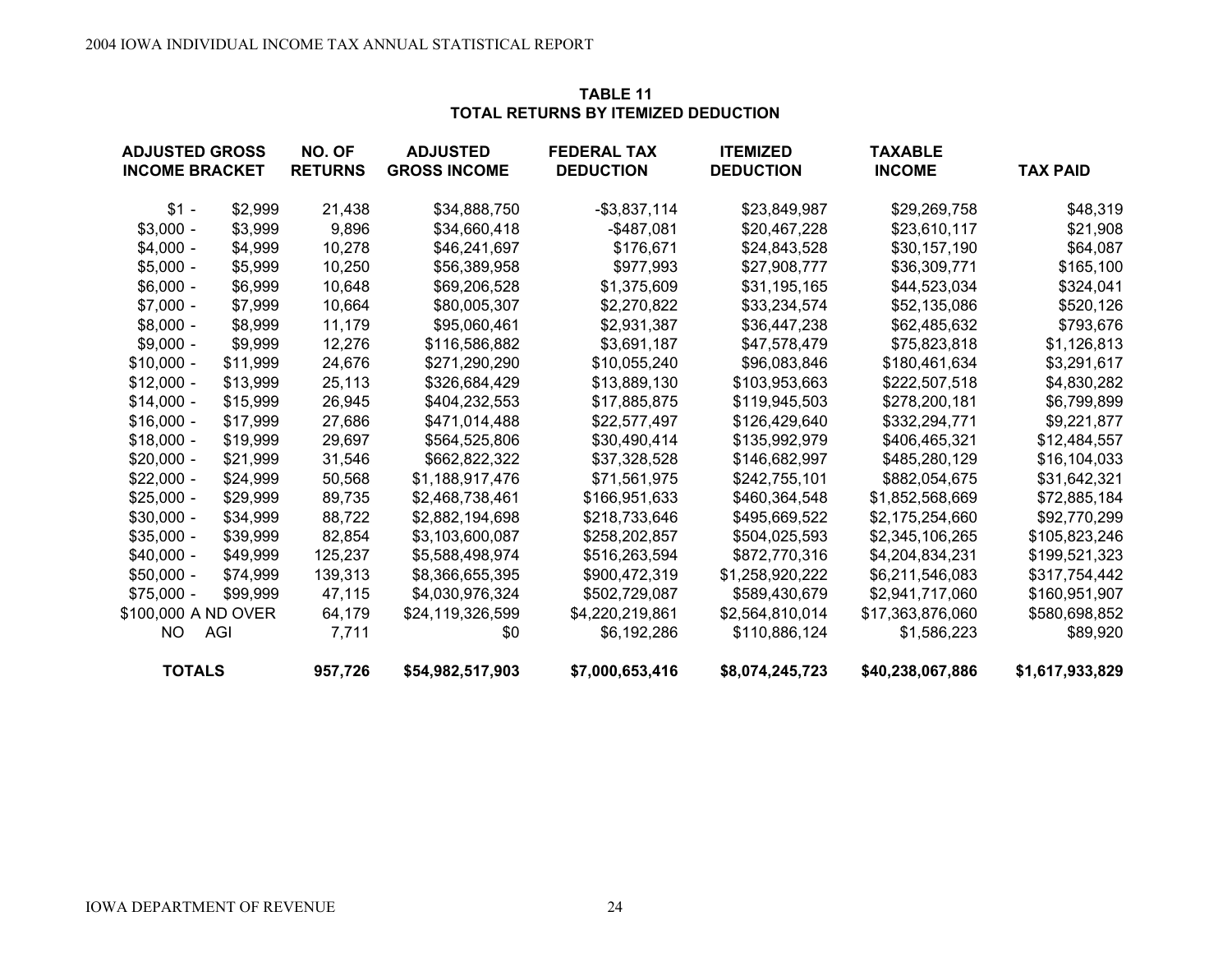| <b>ADJUSTED GROSS</b> |          | NO. OF         | <b>ADJUSTED</b>     | <b>FEDERAL TAX</b> | <b>STANDARD</b>  | <b>TAXABLE</b>   |                 |  |
|-----------------------|----------|----------------|---------------------|--------------------|------------------|------------------|-----------------|--|
| <b>INCOME BRACKET</b> |          | <b>RETURNS</b> | <b>GROSS INCOME</b> | <b>DEDUCTION</b>   | <b>DEDUCTION</b> | <b>INCOME</b>    | <b>TAX PAID</b> |  |
| $$1 -$                | \$2,999  | 71,124         | \$121,355,940       | $-$ \$807,852      | \$101,803,689    | \$27,234,193     | \$11,953        |  |
| $$3,000 -$            | \$3,999  | 32,378         | \$113,396,041       | \$326,244          | \$60,170,670     | \$53,520,259     | \$10,336        |  |
| $$4,000 -$            | \$4,999  | 33,465         | \$150,606,868       | \$806,168          | \$63,733,566     | \$86,325,087     | \$15,007        |  |
| $$5,000 -$            | \$5,999  | 33,299         | \$182,903,483       | \$3,043,869        | \$63,958,971     | \$116,146,897    | \$91,673        |  |
| $$6,000 -$            | \$6,999  | 31,449         | \$204,241,416       | \$3,947,898        | \$61,543,669     | \$138,949,204    | \$346,229       |  |
| $$7,000 -$            | \$7,999  | 30,297         | \$227,074,038       | \$4,305,958        | \$60,937,057     | \$162,053,553    | \$710,435       |  |
| $$8,000 -$            | \$8,999  | 27,857         | \$236,668,614       | \$4,866,983        | \$57,018,292     | \$174,877,271    | \$1,044,933     |  |
| $$9,000 -$            | \$9,999  | 25,164         | \$238,939,721       | \$7,792,915        | \$53,070,223     | \$178,255,544    | \$2,250,260     |  |
| $$10,000 -$           | \$11,999 | 47,835         | \$525,699,115       | \$18,544,634       | \$103,398,078    | \$403,982,722    | \$6,253,001     |  |
| $$12,000 -$           | \$13,999 | 45,743         | \$594,108,637       | \$23,036,514       | \$99,591,351     | \$471,824,644    | \$8,637,675     |  |
| $$14,000 -$           | \$15,999 | 43,954         | \$659,272,260       | \$29,038,337       | \$95,493,546     | \$534,908,403    | \$11,592,989    |  |
| $$16,000 -$           | \$17,999 | 42,485         | \$722,052,114       | \$35,255,056       | \$92,375,255     | \$594,676,883    | \$14,989,145    |  |
| $$18,000 -$           | \$19,999 | 40,618         | \$771,350,932       | \$40,367,591       | \$87,910,900     | \$643,325,956    | \$18,656,947    |  |
| $$20,000 -$           | \$21,999 | 38,958         | \$817,596,188       | \$46,950,374       | \$83,838,229     | \$687,066,669    | \$22,309,827    |  |
| $$22,000 -$           | \$24,999 | 53,757         | \$1,261,995,105     | \$76,933,463       | \$115,849,287    | \$1,069,418,979  | \$38,406,988    |  |
| $$25,000 -$           | \$29,999 | 75,485         | \$2,067,574,233     | \$144,507,399      | \$161,427,377    | \$1,762,134,463  | \$70,472,946    |  |
| $$30,000 -$           | \$34,999 | 55,499         | \$1,795,909,727     | \$142,418,913      | \$117,084,720    | \$1,536,369,913  | \$67,145,625    |  |
| $$35,000 -$           | \$39,999 | 38,289         | \$1,429,512,888     | \$124,214,460      | \$81,642,491     | \$1,223,827,523  | \$56,761,955    |  |
| $$40,000 -$           | \$49,999 | 41,574         | \$1,840,780,949     | \$179,379,561      | \$90,871,231     | \$1,570,749,500  | \$76,654,712    |  |
| $$50,000 -$           | \$74,999 | 26,994         | \$1,582,852,064     | \$174,192,910      | \$62,809,549     | \$1,346,382,545  | \$69,951,213    |  |
| $$75,000 -$           | \$99.999 | 4,747          | \$401,845,341       | \$47,837,914       | \$11,703,582     | \$342,352,819    | \$18,204,131    |  |
| \$100,000 A ND OVER   |          | 4,441          | \$1,981,184,961     | \$136,779,230      | \$11,038,268     | \$1,836,236,747  | \$36,759,954    |  |
| NO.                   | AGI      | 32,603         | \$0                 | \$3,653,381        | \$80,898,284     | \$223,394        | \$25,273        |  |
| <b>TOTALS</b>         |          | 878,015        | \$17,926,920,635    | \$1,247,391,920    | \$1,818,168,285  | \$14,960,843,168 | \$521,303,207   |  |

## **TABLE 12TOTAL RETURNS BY STANDARD DEDUCTION**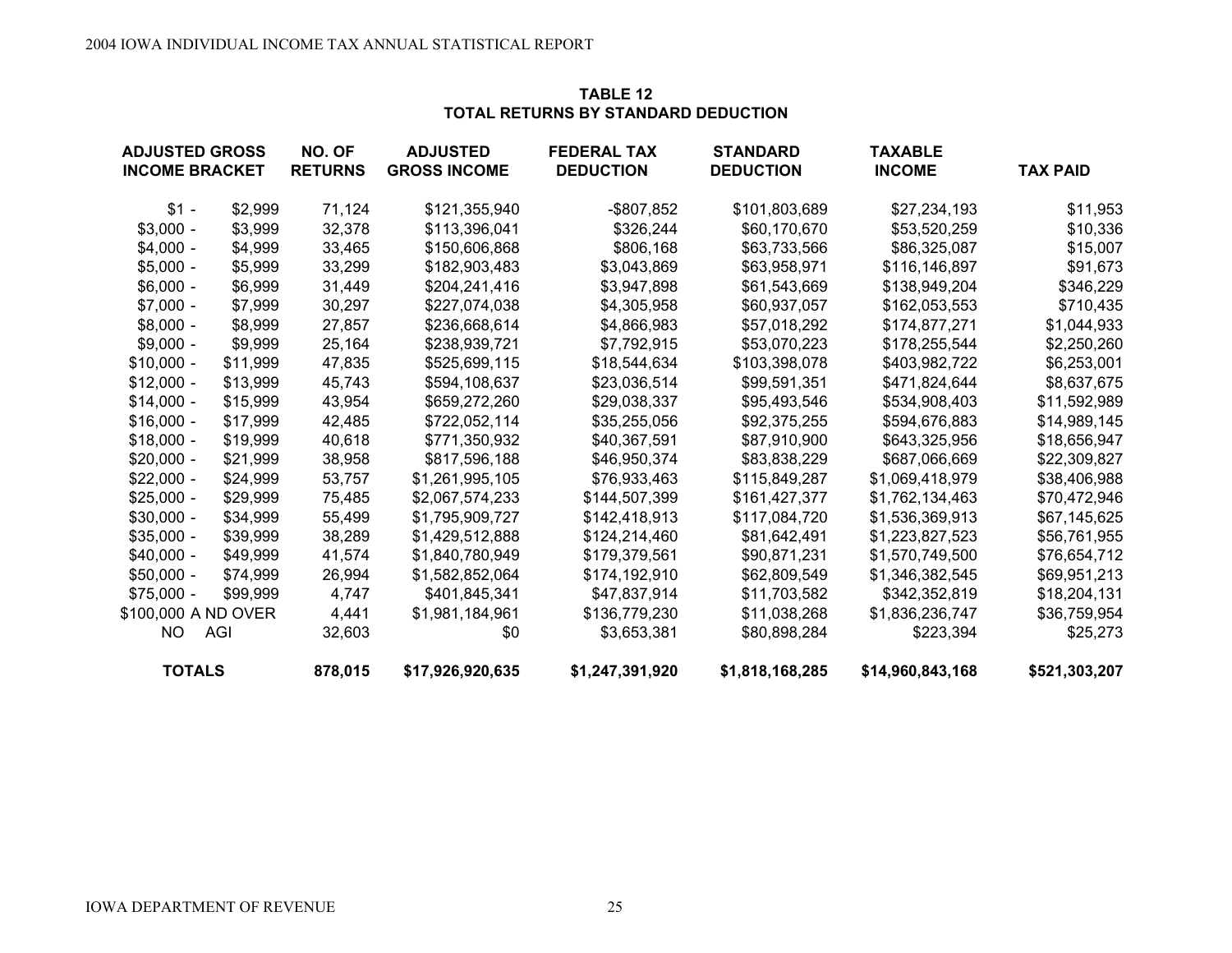| <b>ADJUSTED GROSS</b><br><b>INCOME CLASS</b> |        | NO. OF<br><b>RETURNS</b> | <b>CHILD CARE</b><br><b>CREDIT</b> | <b>TUITION-</b><br><b>TEXTBOOK</b> | <b>OUT OF STATE</b><br><b>CREDIT</b> | <b>MOTOR</b><br><b>FUEL CREDIT</b> | <b>TAX PAID</b> |
|----------------------------------------------|--------|--------------------------|------------------------------------|------------------------------------|--------------------------------------|------------------------------------|-----------------|
|                                              |        |                          |                                    |                                    |                                      |                                    |                 |
| $1 -$                                        | 2,999  | 92,562                   | \$81,465                           | \$5,161                            | \$932                                | \$157,216                          | \$60,272        |
| $3,000 -$                                    | 3,999  | 42,274                   | \$58,688                           | \$5,590                            | \$571                                | \$64,015                           | \$32,244        |
| $4,000 -$                                    | 4,999  | 43,743                   | \$81,778                           | \$11,755                           | \$1,606                              | \$68,602                           | \$79,094        |
| $5,000 -$                                    | 5,999  | 43,549                   | \$86,892                           | \$16,455                           | \$2,356                              | \$83,344                           | \$256,773       |
| $6,000 -$                                    | 6,999  | 42,097                   | \$116,691                          | \$24,753                           | \$8,112                              | \$87,247                           | \$670,270       |
| $7,000 -$                                    | 7,999  | 40,961                   | \$148,455                          | \$30,864                           | \$17,554                             | \$91,624                           | \$1,230,561     |
| $8,000 -$                                    | 8,999  | 39,036                   | \$164,802                          | \$34,467                           | \$23,275                             | \$87,163                           | \$1,838,609     |
| $9,000 -$                                    | 9,999  | 37,440                   | \$193,854                          | \$42,826                           | \$40,360                             | \$92,221                           | \$3,377,073     |
| $10,000 -$                                   | 11,999 | 72,511                   | \$409,401                          | \$102,528                          | \$108,519                            | \$194,588                          | \$9,544,618     |
| $12,000 -$                                   | 13,999 | 70,856                   | \$494,858                          | \$138,675                          | \$160,678                            | \$198,573                          | \$13,467,957    |
| $14,000 -$                                   | 15,999 | 70,899                   | \$561,590                          | \$164,491                          | \$243,705                            | \$214,100                          | \$18,392,888    |
| $16,000 -$                                   | 17,999 | 70,171                   | \$735,588                          | \$220,640                          | \$327,575                            | \$197,042                          | \$24,211,022    |
| $18,000 -$                                   | 19,999 | 70,315                   | \$793,364                          | \$304,771                          | \$499,392                            | \$175,835                          | \$31,141,504    |
| $20,000 -$                                   | 21,999 | 70,504                   | \$707,838                          | \$373,500                          | \$685,893                            | \$158,616                          | \$38,413,860    |
| $22,000 -$                                   | 24,999 | 104,325                  | \$1,033,662                        | \$621,720                          | \$1,318,123                          | \$211,500                          | \$70,049,309    |
| $25,000 -$                                   | 29,999 | 165,220                  | \$1,255,857                        | \$1,222,793                        | \$2,797,074                          | \$333,757                          | \$143,358,130   |
| $30,000 -$                                   | 34,999 | 144,221                  | \$786,856                          | \$1,283,974                        | \$3,341,228                          | \$264,640                          | \$159,915,924   |
| $35,000 -$                                   | 39,999 | 121,143                  | \$371,122                          | \$1,311,114                        | \$3,384,253                          | \$199,551                          | \$162,585,201   |
| $40,000 -$                                   | 49,999 | 166,811                  | \$0                                | \$2,264,569                        | \$6,381,821                          | \$277,213                          | \$276,176,035   |
| $50,000 -$                                   | 74,999 | 166,307                  | \$0                                | \$2,969,523                        | \$10,363,818                         | \$299,144                          | \$387,705,655   |
| $75,000 -$                                   | 99,999 | 51,862                   | \$0                                | \$1,222,385                        | \$4,748,461                          | \$88,326                           | \$179,156,038   |
| 100,000 A ND OVER                            |        | 68,620                   | \$0                                | \$1,887,616                        | \$18,764,403                         | \$164,231                          | \$617,458,806   |
| <b>NO</b>                                    | AGI    | 40,314                   | \$37,388                           | \$7,586                            | \$2,890                              | \$618,881                          | \$115,193       |
| <b>TOTALS</b>                                |        | 1,835,741                | \$8,120,149                        | \$14,267,756                       | \$53,222,599                         | \$4,327,429                        | \$2,139,237,036 |

## **TABLE 13TOTAL PAY AND NO-PAY RETURNS BY CREDIT**